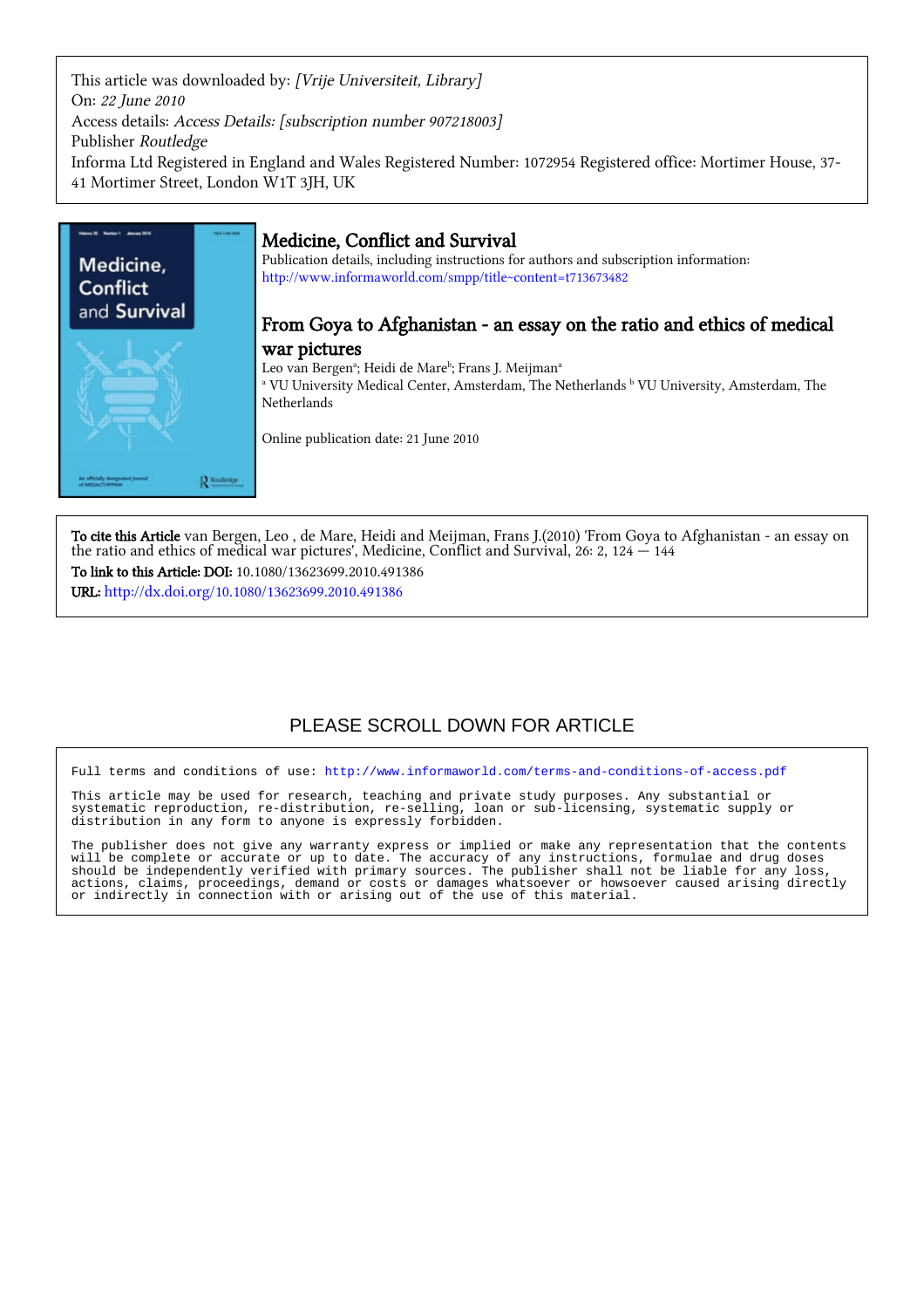## From Goya to Afghanistan – an essay on the ratio and ethics of medical war pictures

Leo van Bergen<sup>a\*</sup>, Heidi de Mare<sup>b</sup> and Frans J. Meijman<sup>a</sup>

 ${}^aVU$  University Medical Center, Amsterdam, The Netherlands;  ${}^bVU$  University, Amsterdam, The Netherlands

(Accepted 26 February 2010)

For centuries pictures of the dead and wounded have been part and parcel of war communications. Often the intentions were clear, ranging from medical instructions to anti-war protests. The public's response could coincide with or diverge from the publisher's intention. Following the invention of photography in the nineteenth century, and the subsequent claim of realism, the veracity of medical war images became more complex. Analysing and understanding such photographs have become an ethical obligation with democratic implications. We performed a multidisciplinary analysis of War Surgery (2008), a book containing harsh, full-colour photographs of mutilated soldiers from the Iraq and Afghanistan wars. Our analysis shows that, within the medical context, this book is a major step forward in medical war communication and documentation. In the military context the book can be conceived as an attempt to put matters right given the enormous sacrifice some individuals have suffered. For the public, the relationship between the 'reality' and 'truth' of such photographs is ambiguous, because only looking at the photographs without reading the medical context is limiting. If the observer is not familiar with medical practice, it is difficult for him to fully assess, signify and acknowledge the value and relevance of this book. We therefore assert the importance of the role of professionals and those in the humanities in particular in educating the public and initiating debate.

Keywords: framing; history of war; medical history; medical images; photography; priming public interest; war; war surgery

#### Introduction

During and after war, throughout history and certainly in modern history, images of mutilated soldiers have been publicly circulated, often with a specific purpose. The public response could affirm that purpose or even be quite the opposite. In this article we focus on the intention of publishing – or not publishing – such medical war pictures and how this intention, from

ISSN 1362-3699 print/ISSN 1743-9396 online © 2010 Taylor & Francis DOI: 10.1080/13623699.2010.491386 http://www.informaworld.com

<sup>\*</sup>Corresponding author. Email: l.vanbergen@vumc.nl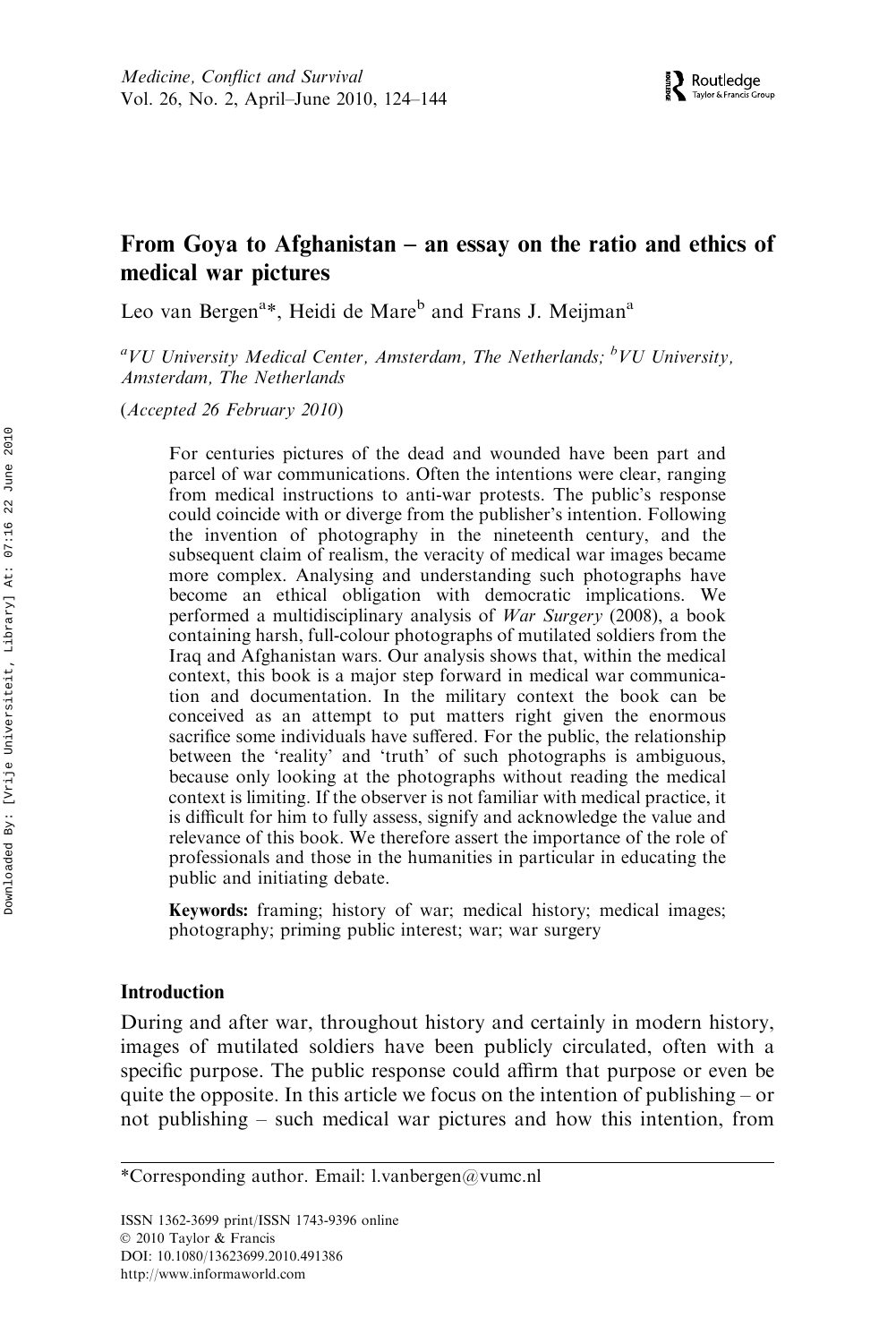medical instruction to anti-war protest, has changed over time. The effects of the publication of these images cannot go unnoticed, so we discuss the ambiguity of 'truth' and 'reality' in war photography as compared to other medical images.

#### The current debate

In 2008 the book War Surgery in Afghanistan and Iraq: A Series of Cases, 2003-2007 was published<sup>1</sup>. This substantially illustrated publication was meant to serve as an instruction book for American battlefield surgeons since newly recruited war surgeons had to face the consequences of modern war before heading off to the front. Only after training would they be able to perform the technical procedures necessary to help the casualties. The book is a remarkable publication because the photographs of GIs, as well as civilians and children, are shocking by earlier standards of war photography. These images did not attempt to cover up the nasty truth of war – that bullets and grenades maim and disfigure in ways that have to be seen to be believed. This is a breach with history since throughout the twentieth century official military medical instructions, as well as military publications for laypersons, were not shocking. In the past, shocking war pictures were published to protest against war, not to instruct medical personnel. These explicit medical war photographs were often attacked as being political, out of context, manipulated or staged. Therefore this medical instruction book is even more daring, for one can hardly dispute the legitimacy of photographs published by the military health service for their own use.

Due to the ghastly character of the many war photographs, War Surgery was published in a low-key manner by the American military. Nevertheless, it is most remarkable that the book was published at all with more than 250 full colour medical photographs and in a heavy coffee-table format. This means the book also targets non-professionally interested readers. Sectors within the military tried to prevent publication or attempted significant censorship of it due to the horrifying character of the printed images. The argument was that a book such as this could and would politically undermine public support for war (although it was not certain how many civilians would have access to the book), and as a result undermine support for the American forces deployed in Iraq and Afghanistan. The official reason for trying to prevent publication was that making these photographs public would violate the privacy of the soldiers seen in them. Moreover, it was argued that publication endangered the safety of the soldiers still fighting because the adversary would realize that the famous Humvee [high mobility multipurpose wheeled vehicle used in Afghanistan] was anything but safe. Although some military medical professionals supported these views, the top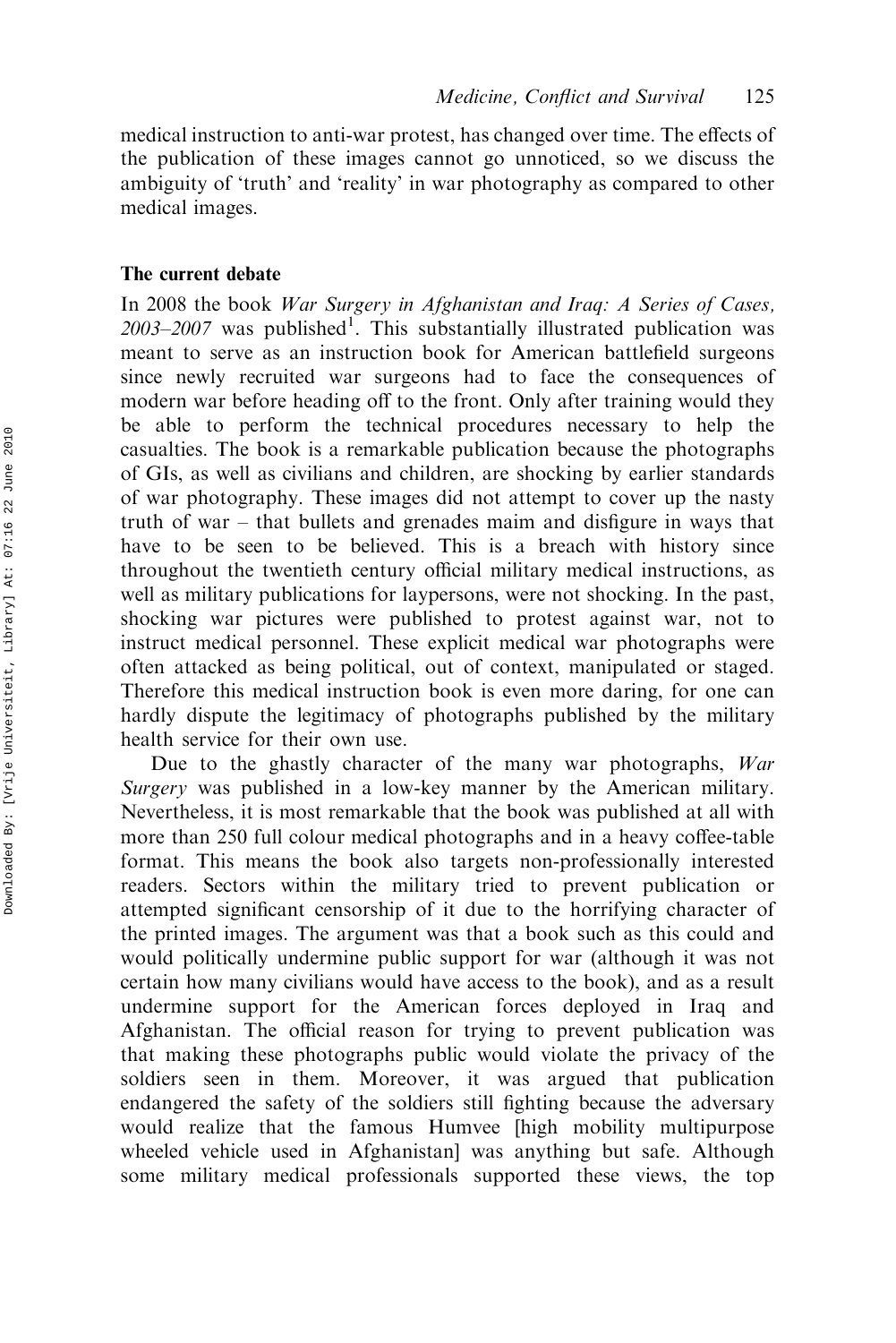#### 126 L. van Bergen et al.

personnel of the United States Army Medical Service were able to push publication through in an uncensored form. This was a relief to editor Dave Edmond Lounsbury, an internal medical specialist, war veteran and author of manuals used in Walter Reed Army Medical Center, who was convinced of the necessity of publication and said:

The average Joe Surgeon, civilian or military, has never seen this stuff. Yeah, they've seen guys shot in the chest. But the kind of ferocious blast, burn and penetrating trauma that's part of the modern IED [improvised explosive device] wound is like nothing they've seen, even in a Manhattan emergency room. It's a shocking, heart-stopping, eye-opening kind of thing. And they need to see this on the plane before they get there, because there's a learning curve to this<sup>2</sup>.

In short, military medical personnel considered this book as a medical handbook with life-saving potential, no more no less. Publishing the book had absolutely nothing to do with a political-military agenda and possible anti-war consequences were not the concern of doctors. It was simply bad medicine if the solutions found by experienced war surgeons in terrible medical circumstances, such as frontline surgery, were not shown and techniques taught to inexperienced surgeons. So no wonder Stephen P. Hetz, a retired colonel and also one of the editors, had always been convinced the project would be successful despite the opposition. 'It was just a matter of getting around the nitwits<sup>2</sup>.

#### Purpose

The discussion following the publication of *War Surgery* exemplifies the complexity of photographs that purport to tell 'the truth' of war. Should these images be made public because it is medically necessary or do the advantages not pale in comparison to the possible disadvantages? Should these photographs be released to the public simply because it is the function of journalists to show 'the truth' in spite of the possible consequences? Should the public be left in the dark because such photographs endanger war enthusiasm and war support, or should they be made public for exactly this reason? All these questions urge us to reflect on the 'realism' we assume when looking at war photographs and war documentaries.

Opinions on war photography are diverse and the discussion therefore complicated, especially if the pictures have a medical impact or are of medical importance. Medical war photos have medical, political and emotional connotations and therefore have an impact on the medical consequences of waging war as well as (medical) protest against war. Should the often noble argument for publication be decisive, or should the decision to publish be influenced by potentially negative consequences? Or should we (in Western cultures) be more reflective when war photography and war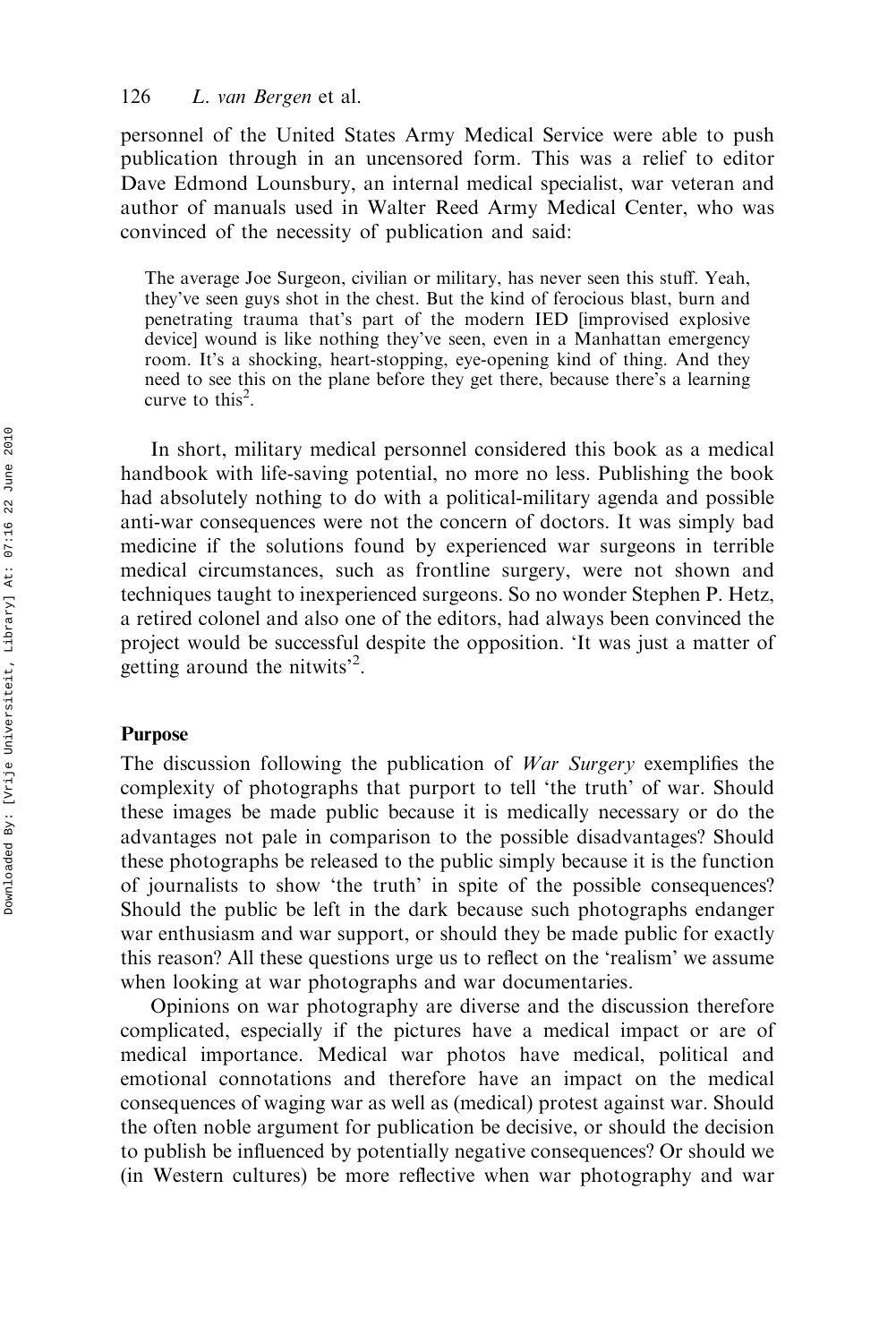documentary are at stake, as was argued for instance by Susan Sontag and Bill Nichols, 3–7?

#### Goal and guiding questions

It is our aim to discuss three of the dimensions that determine our understanding of the current debate by focusing on three questions: How should we understand or evaluate *War Surgery?* Is it wise to publish such a book for a broad audience instead of limiting it to a medical one? How should we judge the claim of 'truth' in shocking medical war pictures?

Initially an historical overview of the use or abuse of medical war pictures can provide insight for the debate by focusing on the intentions of the artists, photographers and publishers. Secondly, we will question the 'reality' of shocking war images, especially photographs and film documentaries and how we think about the place of such images in modern society. This implies that we will largely ignore the impact of the photographs on the viewer, however important and interesting the subject. And thirdly, we will examine in detail the differences between specific medical images.

#### Historical images of war as politics: a short overview

The relationship between war and its image, as well as the relationship between war and medicine, are as old as war itself. It is no wonder that one of the oldest known pictures of war shows Achilles, the warrior archetype, bandaging his friend, Patrocles. Until the beginning of the nineteenth century war images, often paintings or drawings, were meant to glorify war or at least the main figures who engaged in war. The intention of distributing such war images was often nationalistic. The patriotic warriors were generally more handsome, powerful, humane, better dressed and obviously significantly braver than those of the adversary.

#### Goya, Dix and Grosz

The first and still one of the most impressive exceptions is Goya's monumental Los Desastres de la Guerra, created between 1810 and 1820. The work includes 82 prints, half of which depict Spanish guerrillas fighting against the occupying French and the consequences including the horrifying measures the French took to oppose the resistance, therefore illustrating the atrocious measures a military force will stoop to when encountering a resisting population. Goya partly painted his work in the years *after* the war (1808–1814) and it was only published after his death in 1863. However, whereas Goya wanted to focus attention on the cruelty that the French perpetrated on the Spanish, the Nietzschean nihilist and Goya's only real heir, Otto Dix, had no pacifist intentions when he drew scenes from the First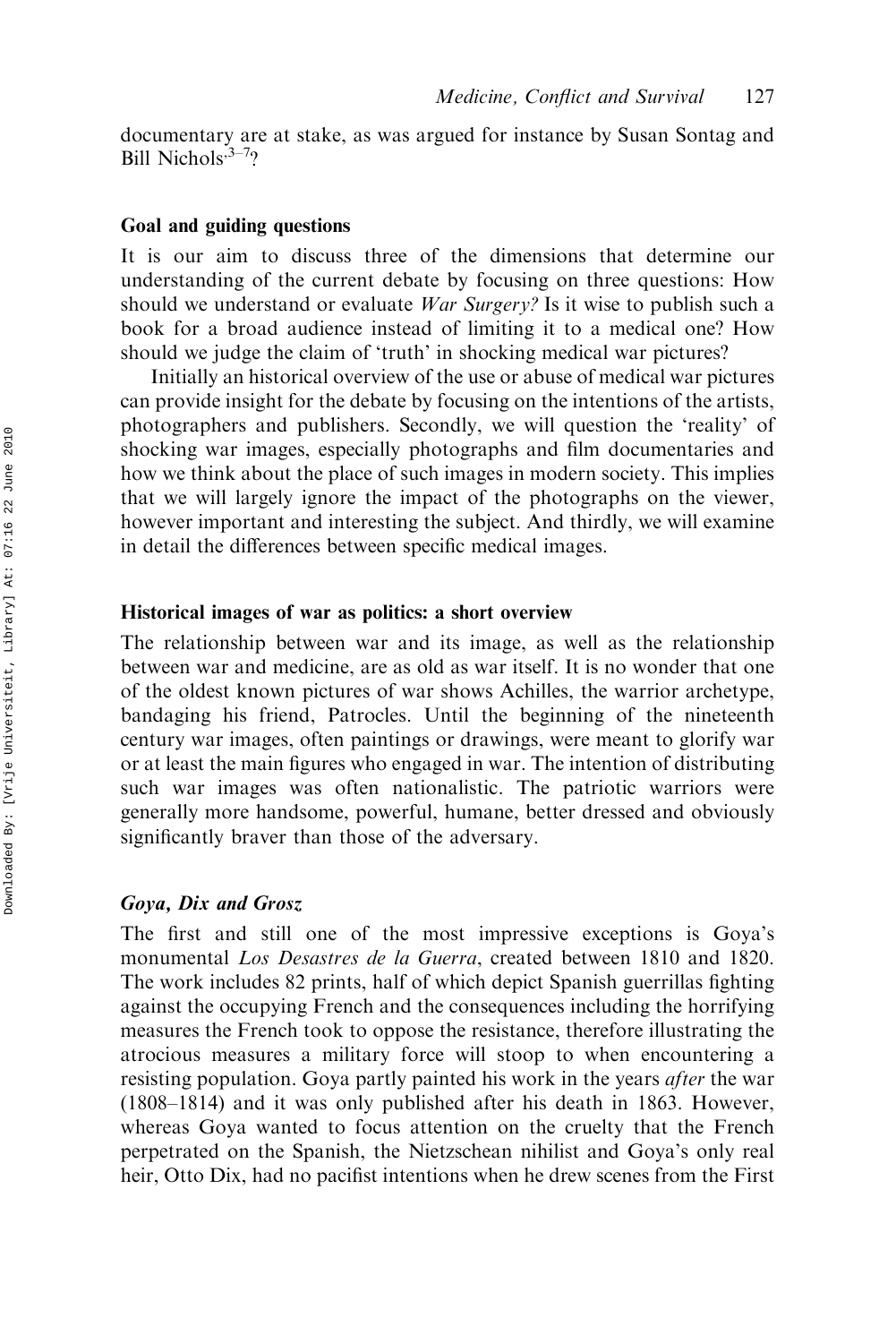#### 128 L. van Bergen et al.

World War in his series *Krieg* (War), although humanism certainly began to drip in. Dix 'just' wanted to demonstrate, to the best of his ability, what he saw, experienced and witnessed. The result was utter ugliness. Dix used allegory to strengthen his point  $-$  in his view, an approach that would be more successful than photographs could be $8,9$ . In spite of his intention this made him an icon of inter-war pacifism anyway. Georg Grosz, who also drew during and about the 1914–1918 war, attacked the literal and figurative loss of humanity as a consequence of the violent technological conflict of World War I, also using exaggeration as an artistic weapon. So it was no wonder that both German artists were declared *entartet* (degenerated) after the Nazi-party rose to power in 1933.

#### The era of photography

Glorifying war became increasingly difficult after photography entered the battlefield and its surroundings. Photography was a way to produce an image of war in a short time. Although in the first decades of photography it was rare to see a photograph of actual fighting, photographers were capable of exposing the naked truth by picturing the dreadful aftermath of war, including the dead and wounded. Photography was received by contemporaries – and in fact still is by the public in general – as a truth-telling device. Therefore, it became harder to hide the nasty truth about war from the public, that it was not only the adversary who was filthy, who struggled, and who was scared, and – although this took longer for photographers to show – that it was not only the adversary who committed horrific acts of cruelty. War photographs showed that death in battle often had little or no relationship to Horace's famous words Dulce et decorum est pro patria mori. (It is sweet and honourable to die for one's country.) Photographs made abundantly clear that soldiers did not die of a clean shot through the chest or of an honourable blow of the sword in valiant man-to-man combat. Since the twentieth century, showing the ugly side of war was most of the time interpreted as a complaint against war, and this was exactly what the opponents of publishing War Surgery feared.

#### Showing Austrian-Hungarian cruelty

In 1914 the Dutch physician, A. van Tienhoven, immediately went to work in a hospital in Serbia, a country he already knew from the Balkan wars. As happens frequently with doctors working on one side of no man's land, he developed – or had already developed – sympathy for the side whose victims he saw – and previously had seen – on the operating table. He even became a member of a committee inquiring into Austrian-Hungarian war crimes. In 1915, the gruesome pictures he made of war victims, soldiers as well as civilians, were published in the Netherlands, in a book entitled De Gruwelen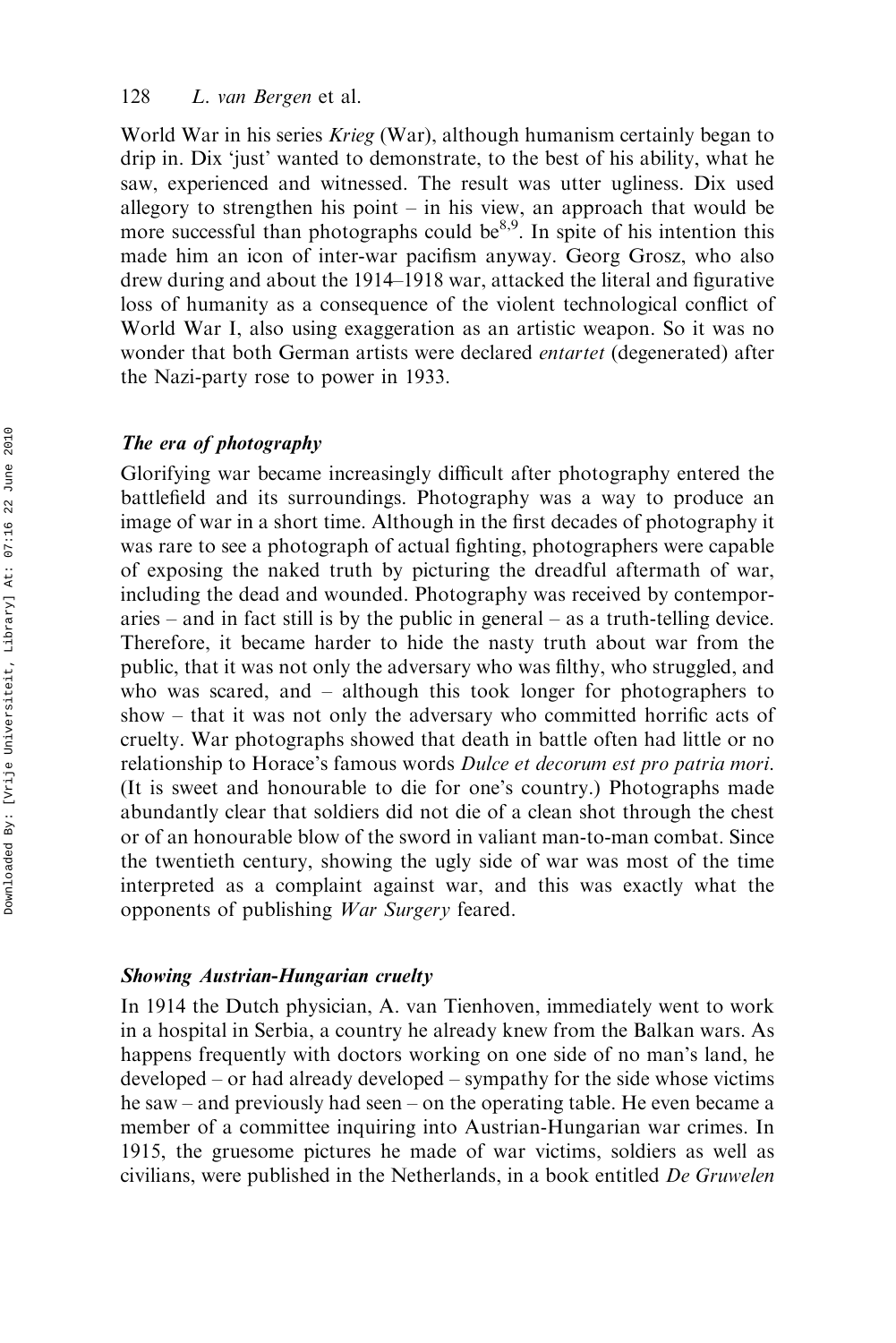van den Oorlog in Servië. (The Horrors of the Serbian War.) His intention was to publish evidence against the Austrians (for example, by showing that they were using forbidden types of bullets) and not to denounce war in general nor to rally medical assistance<sup>10</sup>. Although the book's impact was nil or almost nil, receiving no international attention, it can be considered as a precursor of a book that did gain international attention, Ernst Friedrich's Krieg dem Kriege! (War against War!) of 1924<sup>11</sup>. Susan Sontag said that if pictures really could end wars, this one would have done the trick. According to her it was nothing short of 'photography as shock therapy<sup>3:p.14</sup>. As the title makes clear, the intention of Friedrich's book was different from Van Tienhoven's publication.

#### Showing horror will end war – Wilfred Owen and Ernst Friedrich

In 1917–1918 the famous British war poet, Wilfred Owen, collected photographs of the dead and maimed, intending to publish them when the war was over. By telling the truth about the war he was fighting, he aimed to warn against any possible repeat<sup>12</sup>. Owen had quickly come to see war as an absolute evil, but he was convinced that only as a fellow combatant could he give voice to the sufferings of the soldiers<sup>13</sup>. Owen was a poet, and normally poets tell the 'truth' instead of showing it in pictures. Nevertheless, obviously he too had become convinced that however powerful his words were to serve to witness the inhumanity of the 1914– 1918 war, only images would make his words credible to those who had not seen it for themselves. Unfortunately, Owen was prevented from fulfilling his self-imposed task by his death shortly before the armistice. It was left to the German anti-militarist Friedrich, founder of the world's first and still existing Anti-War Museum, to publish a collection similar to the one Owen had been planning.

For a large part *War against War!*<sup>11</sup> was filled with pictures portraying the dead and wounded of the First World War, handed over by doctors who had worked in the trenches and war hospitals during this horrifying conflict. The most gruesome section is called 'the Face of  $War$ <sup>11:p.77–89</sup>, containing pictures of execrably maimed soldiers. People responded by saying the photographs were repulsive, but in the eyes of Friedrich this only proved they were good photographs. He had chosen them precisely because they were repulsive, because in his eyes the entire 1914–1918 war had been repulsive $11:p.19-20,14$ .

However, the sickening character of the images in Friedrich's book gave weight to the argument of the historian Jay Winter that since the photographs were 'almost unbearable to look at' they inevitably missed their target to some degree. They were unlikely to convince anyone of the horrors of war; at best they might reinforce the views of those who no longer needed convincing<sup>9:p.161</sup>. Although this may be true, War against War!<sup>11</sup>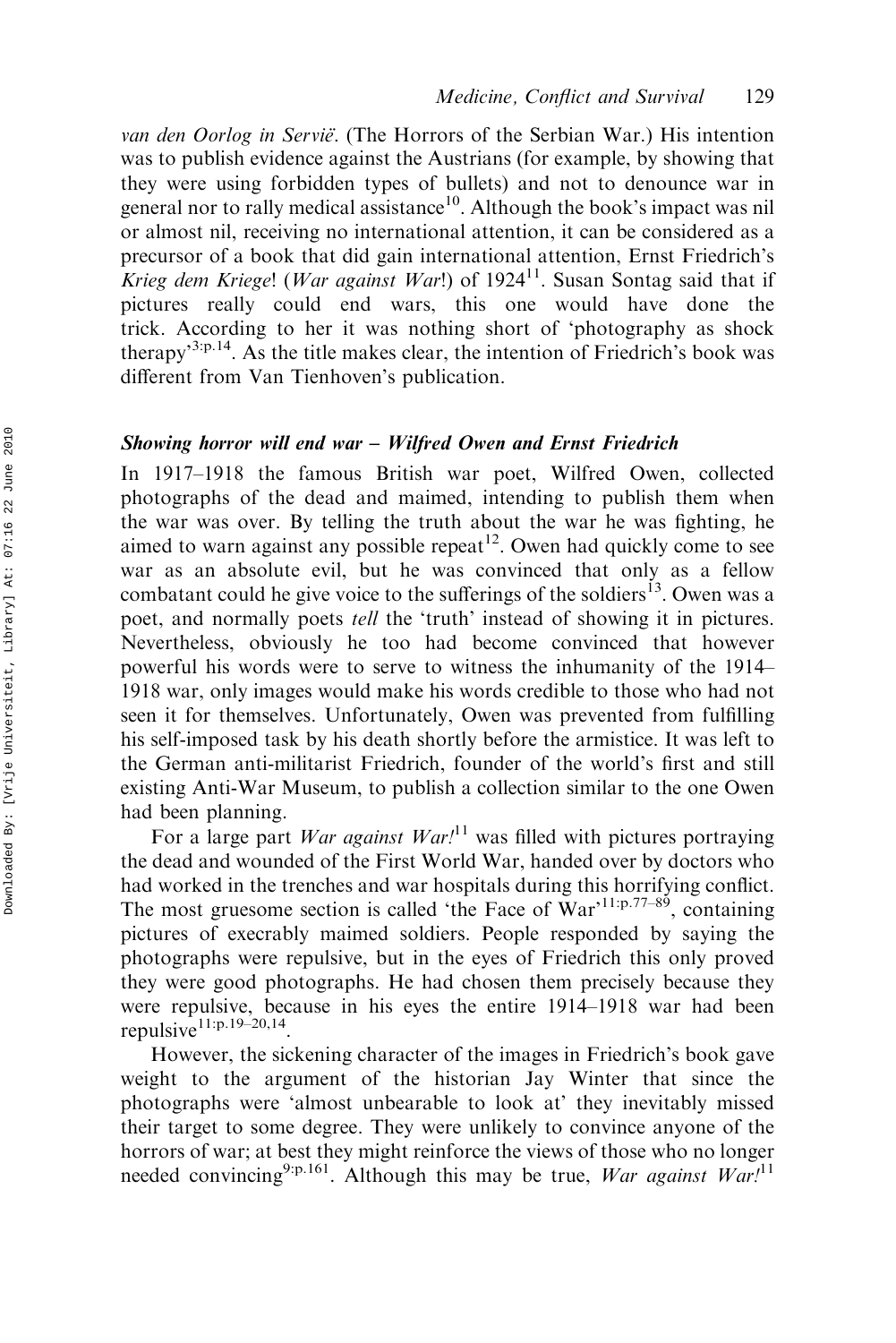prompts us to contemplate how terrible the reality must have been if even its portrayal was thought unbearable. Like Owen before him, and Virginia Woolf, TA Innes and Ivor Castle after him, Friedrich believed that showing the ugliness and senselessness of war would lead to the growth of the peace movement and finally to the abandonment of war as a means of resolving conflict. He wrote: 'All the words of all peoples, of all countries, are not sufficient nor [sic] in present nor in future times, to really picture the human slaughter. But here is the sober-true, overall-truthfully [sic] picture of war [...] grabbed photographically. [...] Show these pictures to all men still able to think<sup>'11:p.19</sup>. Just as Goya gave his pictures names such as *Que locura*! (What madness!), Friedrich added cynical captions to his photographs that mocked militarist ideology. This practice emphasized that not even Friedrich relied completely on the forcefulness of an image alone, just as Owen did not rely only on the forcefulness of his words.

In addition to cynical captions, Friedrich manipulated at least one picture of soldiers (definitely not from World War I) who had decapitated heads on bayonets. Friedrich intended this photograph to prove the dehumanizing effect of war<sup>11:p.92</sup>. On occasion, Friedrich used captions that were not in coherence with the photograph they described. He considered this all for the greater good. It was meant to strengthen his main point – that war is the absolute evil which should be combated always and everywhere, even if doing so harms truth itself.

#### War against war! The impact of an idea

The combination of photographs and captions made Friedrich's intentions clear for observers, but his purpose was only partly realized. Reprinted at regular intervals, most recently in 2004, the book unquestionably helped to foster the peace movement, or perhaps more accurately, the anti-war mood of the 1920s and early 1930s<sup>15</sup>. Between the two World Wars many pacifists were convinced that if people were shown the horrific side of war often enough, humanity would instinctively abandon war as a means of resolving conflict<sup>16</sup>. Virginia Woolf, for example, argued in her 1938 anti-war polemic about the Spanish Civil War, *Three Guineas*, that 'war is an abomination, a barbarity' that must be stopped and she believed that photographs of corpses would literally show decent people that she was right. And last but not least, the editors of the pictorial book Covenants with Death, published in 1934, reasoned that the revulsion created by war photographs of the maimed and dead would translate into an aversion from war itself. On the cover of the book, against a background of a decomposed corpse from World War I, Innes and Castle wrote:

The purpose of this book is to reveal the horror, suffering and essential bestiality of war, and with that revelation, to warn the nation against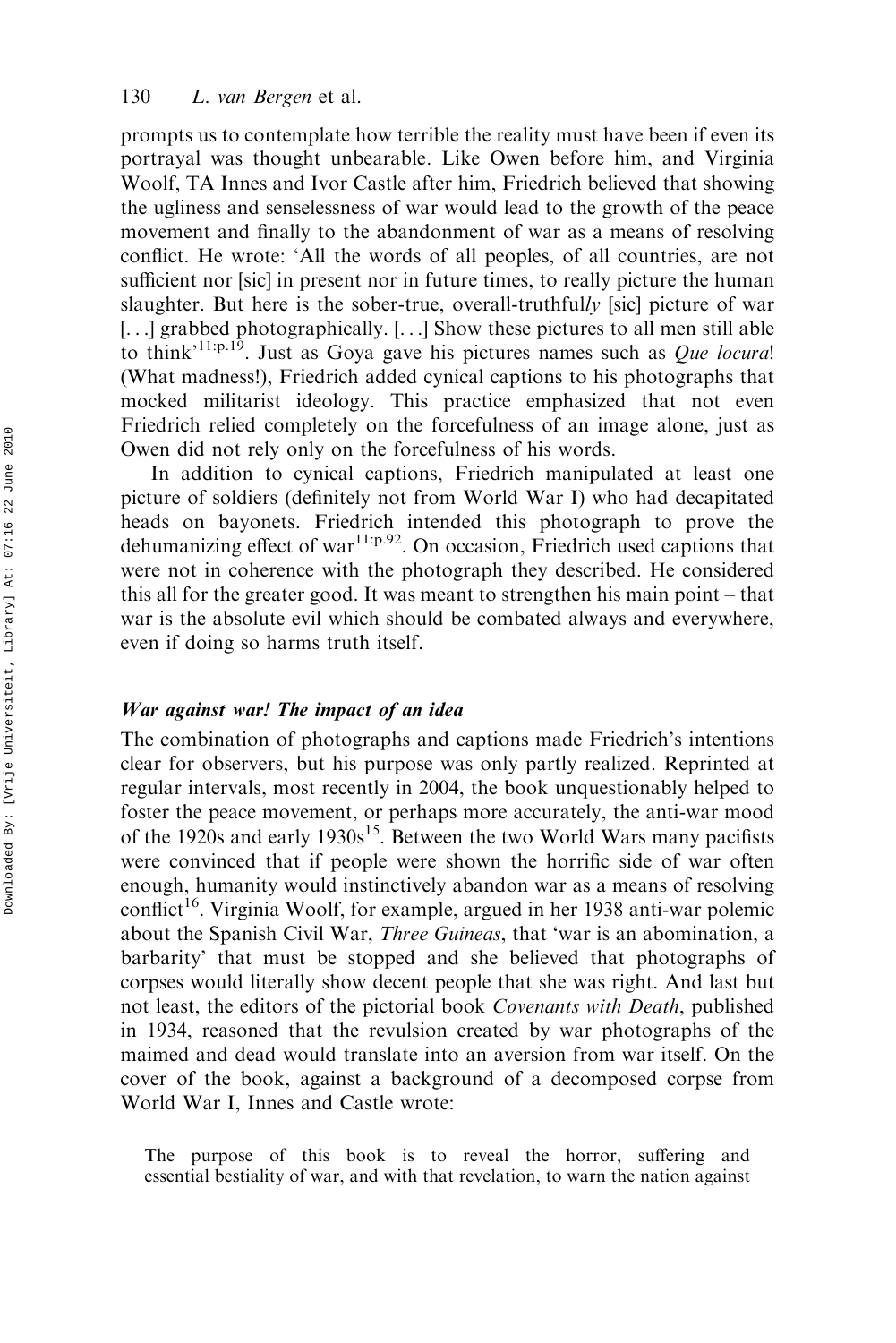the peril of foreign entanglements that must lead Britain to a new Armageddon $17$ .

So the peace activists in the inter-war years agreed with Friedrich that horrible medical pictures of war-wounded told mankind the truth about war and that this truth would lead to an end of war. In their view, all pictures showing harmless or even the noble sides of war were false.

#### The persuasive power of photographs

At first sight the question is, of course, who's right? What arguments can we distinguish in order to decide whether War Surgery should have been published, or not? Do ghastly war pictures indeed lead to war protests? Are pictures such as these necessary for instructing future war surgeons? A discussion of the history of war and associated images implies that we cannot look at pictures (paintings, drawings nor photographs) without asking ourselves the question: What do we understand by reality? Why did Goya's drawings, showing the nasty side of the Napoleonic wars in Spain, create (and continue to create) such a lasting impression? Although one of Goya's captions was 'Esto es lo verdadero' (This is the truth), his drawings certainly were not 'real' in the sense that they showed 'what had really happened'. Perhaps it is exactly the fact that Goya drew an artistic rendering of the events he witnessed that makes a lasting impression of his Los Desastres de la Guerra drawings which, even after 200 years, leaving viewers stunned and shocked. However, Goya worked in an era when photography did not exist, so we have to wonder if the impact of his drawings has changed since the advent of photography in the nineteenth century.

#### The visual artefact: analogue and artificial

The fact that Goya's images are still impressive even though full-colour photographs of war are more real (or at least are still considered more realistic) indicates that the aforementioned belief that the photograph is by definition a truth-telling device has to be reconsidered. The impact of a photograph is based on the common sense credibility that the photograph documents something that happened in reality. And that is correct; the mechanical reproduction guarantees, in principle, that the image is a registration of an event before the camera at a certain moment – we leave the consequences of digital photography aside for now. According to Barthes, the photographic image presents in an analogue way what took place<sup>6:p.17</sup>. The technical rendering does not transform or reconstruct the image the camera shot; it is a perfect congruence. But, as Nichols<sup>7</sup> has argued, this does not mean that the image the camera presents corresponds with the three-dimensional reality we know. In fact, the only reality that is captured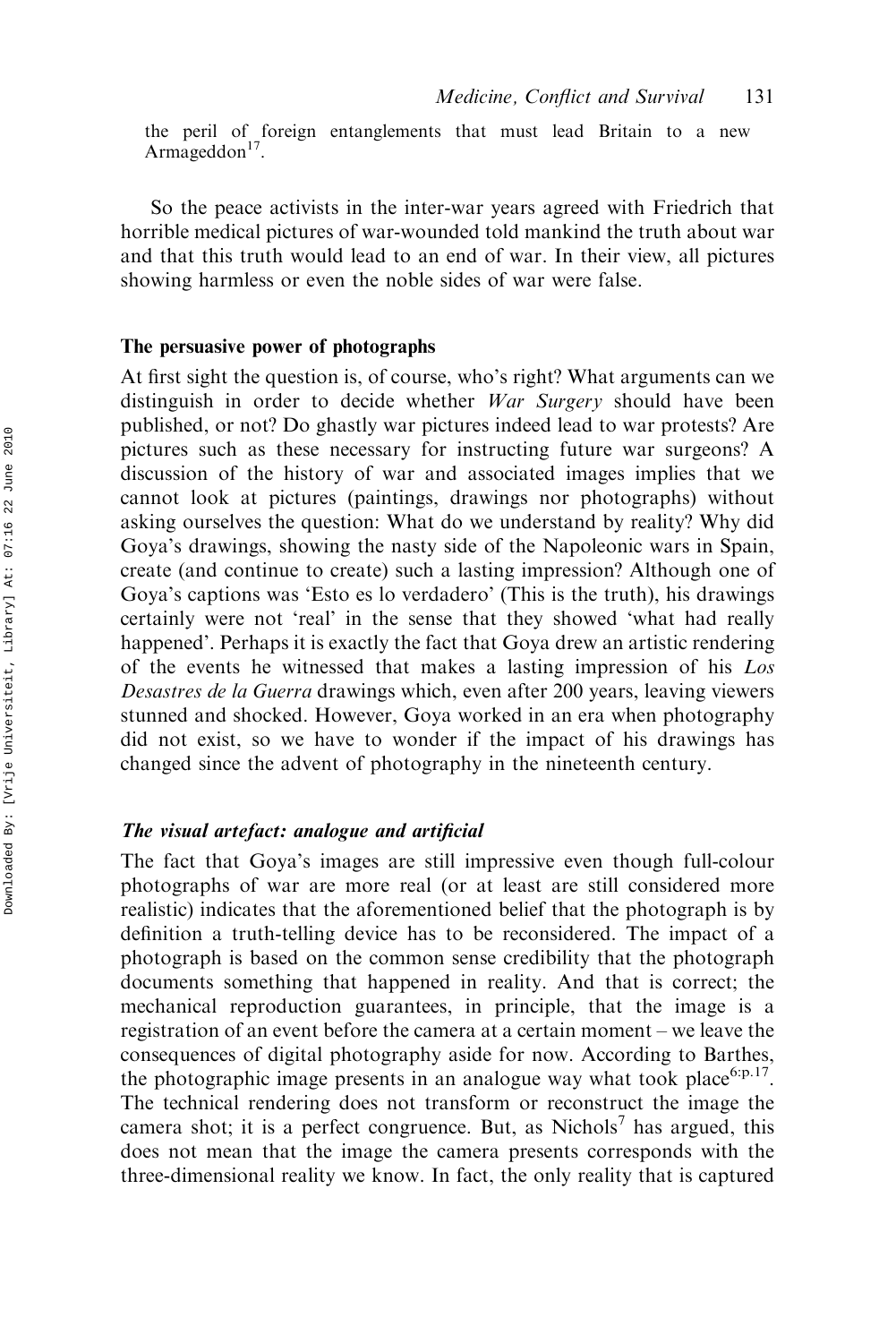is the light and shadow pattern that passes across the camera lens and which causes a chemical reaction in the emulsion. Strictly speaking, the bond between reality and image, the resemblance, is of a purely optical nature4:p.5, 7:p.35–36. The recording property of a photograph has two important consequences. On the one hand it means that the same 'event' may generate an endless collection of differing documents depending on the number of cameras and camera locations and thus result in a multitude of 'real representations'. On the other hand, what Barthes called the 'perfect analogon' quality<sup>6:p.17</sup> of photography creates a belief of verisimilitude as well as an emotional investment based on resemblance, although everyone knows that it is just 'an image'.

To compare a photographic image with a drawing or painting of the same subject (be it a war setting, a loved one, or an item) indicates a second level of commonality between a photograph and other imitative arts. As we all know, a drawing is an interpretation of what has been seen. Although the viewer may recognize the image instantly, even then it is clear that the artist has made a selection. Some aspects of the scene have been left out, or some are amplified. The medium can cause this effect  $-$  a graphic drawing and a painting differ in what they can present  $18:p.6$ . However, what is easy to recognize in the visual arts is more difficult to see in photographs, because the denotative level is so credibly overwhelming18:p.6–7. The 'natural' photograph we are used to is always the result of a set of codes that together form what Barthes has called the 'period rhetoric'<sup>6:p.18</sup>. We have learned these historical codes by looking at many photographs. We became familiar with certain treatments of 'real events' that we recognized as 'true', whereas our expectations are, in fact, based on appropriate formal schemata (stereotypes, graphics, compositions, or colour patterning), as well as meaningful gestures (facial expressions, pose, or glances). What in the fine arts is called style or mode, the way a subject is rendered, is what Barthes defines as the level of connotation in the photographic image<sup>6:p.18</sup>.

This second, 'rhetorical' level is more difficult to identify in a photographic image, but it does play an important role in this artefact. So although a photograph is mechanically processed, the photographic image is worked on during the process. Next to the photographer and the editor, writers making captions and narrations have intervened too<sup>6:p.15, 19, 21</sup>. As a consequence the photo contains technical, formal and aesthetic aspects (such as framing, angle, size, tone, arrangement of items, and exposure techniques at the plane of expression), as well as the historical or ideological choice of what is shown (plane of content)<sup>6:p.20</sup>. Considering the multiple levels of connotation, a photographic image primarily echoes other photographic images<sup>3:p.84</sup>, or refers to conventions of the visual register in general. Even if the photographer is not aware of the stereotypical schemata s/he is applying they are modifying conventional visual knowledge that is located and stored in their eye and mind<sup>19–21</sup>.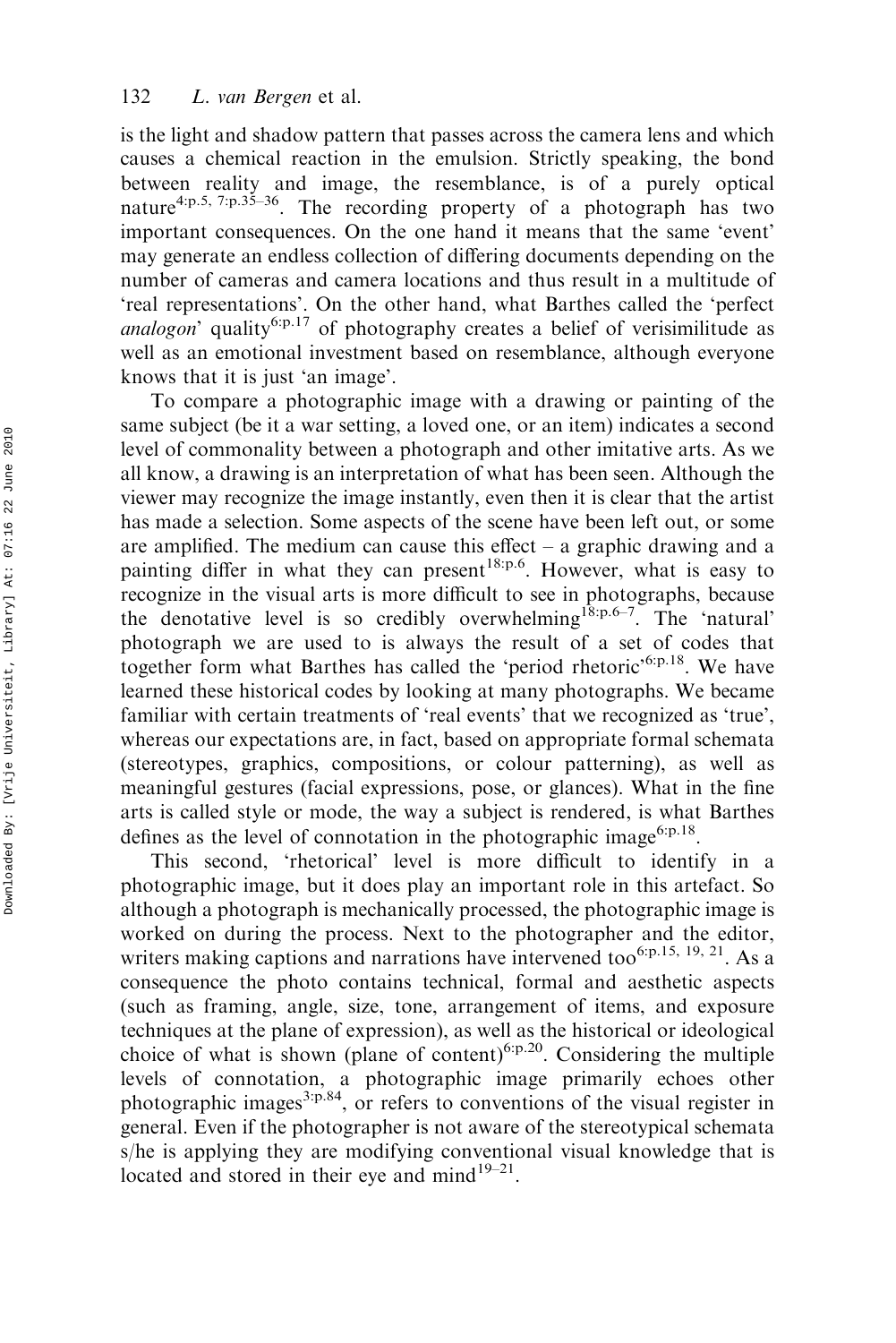Although the photographic image is persuasive in presenting itself as a clear window to the real world, in fact it is a coded way to reflect on the world we share nowadays<sup>3:p.114, 4:p.1</sup>. In Barthes' terms: the photographic message is 'the manner in which the society to a certain extent communicates what it thinks of  $6.5$ .<sup>17</sup>, or in the words of Sontag: 'what a society chooses to think about<sup>3:p.85</sup>. The meaning that we expect a photographic image to evoke is paradoxically based on the supposed neutral and transparent objectivity of this visual artefact. This impression is based on (invisible) connotations, as well as on (aesthetic and historical) conventions. Understanding the meaning of a photographic image usually means relying on linguistic remarks and captions<sup>22</sup>. Captions and the external context are both cues that suggest a credible reading of the image and determine the reception and often the consequence of the picture. So the 'photographic paradox' is also an ethical one (priming). A photograph in a paper of a disfigured soldier accompanied by the words 'The face of war' makes quite a different impression from the same photograph in the same paper but with the caption 'A patient just before surgery'. A photograph published in a medical handbook has an impact that is unlikely to be similar to the same photograph published in a book called War against War!<sup>3:p.119-120</sup>.

#### Shocking (photographic) images of war

Given the priority of the denotative register of the photographic image, the archive of images that has been built up since the invention of photography has not only given us a rather selective duplication of the world but has also provided us with an interpretation of the image world, without supplying us with a clear understanding of the underlying structures $^{3,6,18}$ 

In looking at war photographs in particular we expect (or even demand) certain codified features we have become acquainted with as 'objective' and 'true' in order to distil or develop a moral statement about the war and what is appropriate to show<sup>3,18</sup>. But compared to words, a photographic image can never make a clear, true or false statement<sup>19:p.59, 18:p.17</sup>. A photograph uses other means for credibility; for example, it may contain formal cues that invite us to consider what and how we see. What we may learn from the above-mentioned scholars is that judging the reality and the truthfulness of photographic images is first and foremost a formal task of questioning, dissecting and classifying images. That is the only way to trace our assumptions concerning (photographic) images, to understand the emotions that are evoked, and to map opinions and understand the current debate about surgical war photographs in a systematic way. Before we suggest an initial classification, we have to consider horrifying photographs, pain, compassion and our position as modern spectators in a globalized world with many 'theatres of war'<sup>1:p.xix</sup>.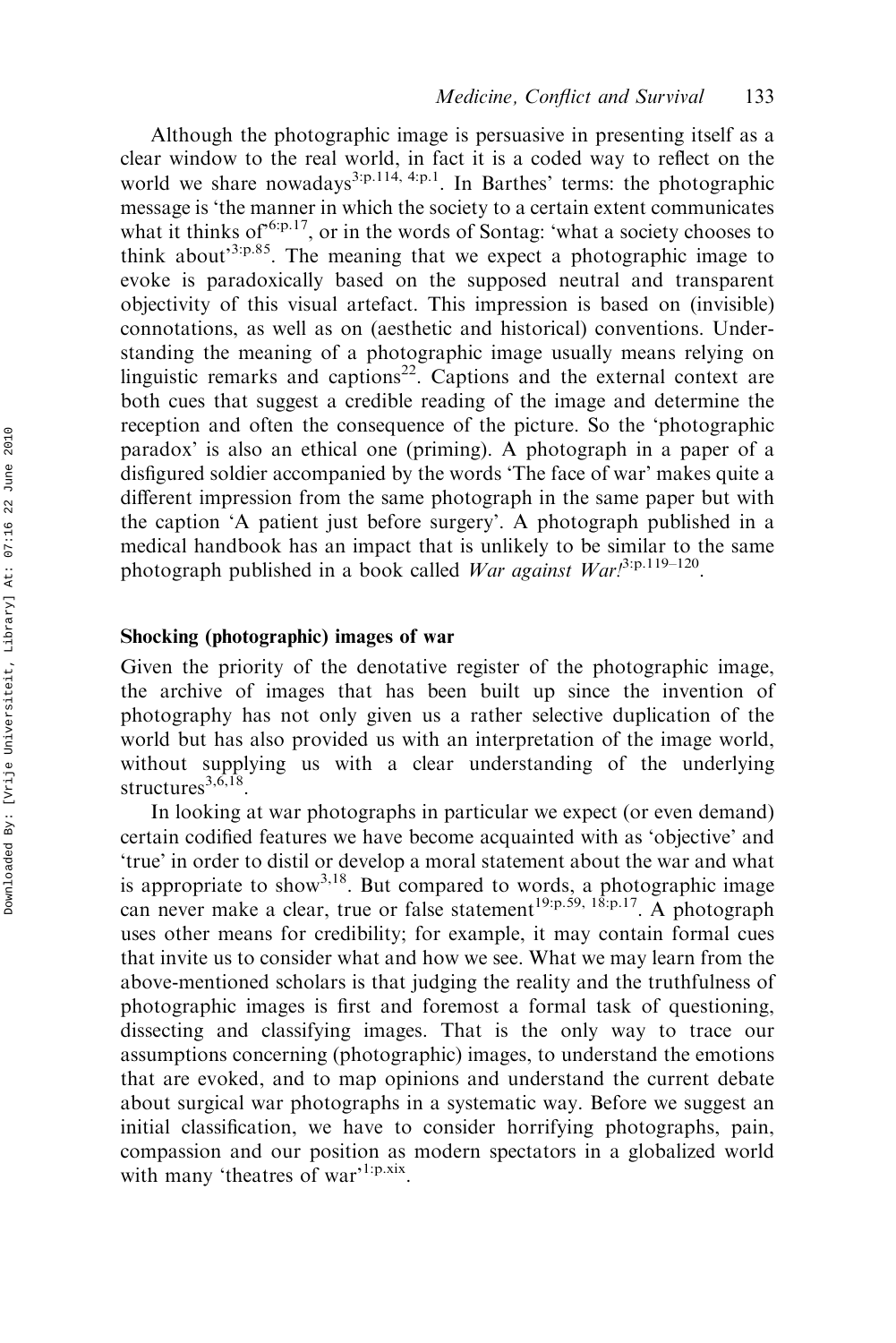#### Showing gruesome pictures endangers the fight for democracy and freedom

At first, medical handbooks served as a counterpart to the overkill of horror strategically used by pacifists. Pacifists accused these authors (doctors) of consciously covering up the ugly face of battle. By restricting themselves to drawings of splinted broken arms and legs, they were guilty of Verniedlichung des Krieges (trivialization of war), making wars look more innocent than they were, as is visible in pictures of lovable war nurses as well. In the eyes of Friedrich and his anti-militarist colleagues, by doing so doctors were supporters instead of opponents of war.

Of course this accusation was disputed. According to health officers (and many other medical professionals as well) the pacifist claim that war was an abomination to humanity always and everywhere was simply wrong. Every once in a while perhaps war was an evil, but it probably was a necessary evil. Only by waging war could one defend one's country or values such as democracy or freedom. In such cases giving medical care to sick and wounded soldiers was a necessity. Military medicine had a highly important objective – maintaining the hearts and morale of the fighting men to make victory possible<sup>23</sup>. Showing the gruesome consequences of war without restraint could endanger this goal.

### Sontag and the paradoxical value of war photographs

In *Regarding the Pain of Others*<sup>3</sup>, Sontag distances herself from traditional pacifism, as defended by Virginia Woolf, by writing that nowadays even pacifists do not believe war can be abolished. In her 1973 On Photography<sup>18</sup> Sontag had acknowledged the power of photography within this debate, especially the paradoxical role that war images play in our modern world, which is saturated by an overload of images. Photographic images can be dangerous because they inculcate two contrasting processes. On the one hand, the 'presumption of veracity' is authoritarian and excluding. Photographic war images claim the pain and suffering they show are real, and that stimulates our imagination and may cause a shocking effect. On the other hand, the overwhelming amount of photographic images we are confronted with in daily life, be it as family member or as a tourist, diminish the impact of the diversity of events that are 'shot'. In the case of war photography there is a risk that banality, triviality and in the end passivity might result.

The ambiguity of the photographic image makes it an unreliable artefact, according to Sontag. In 1973 she stressed this quality of the photographic image in terms of 'aggression', and 'violation', while characterizing the camera as 'a predatory weapon'18:p.7, 14–15. According to Sontag, modern societies 'turn their citizens into image-junkies', what she regards as 'the most irresistible form of mental pollution'18:p.24.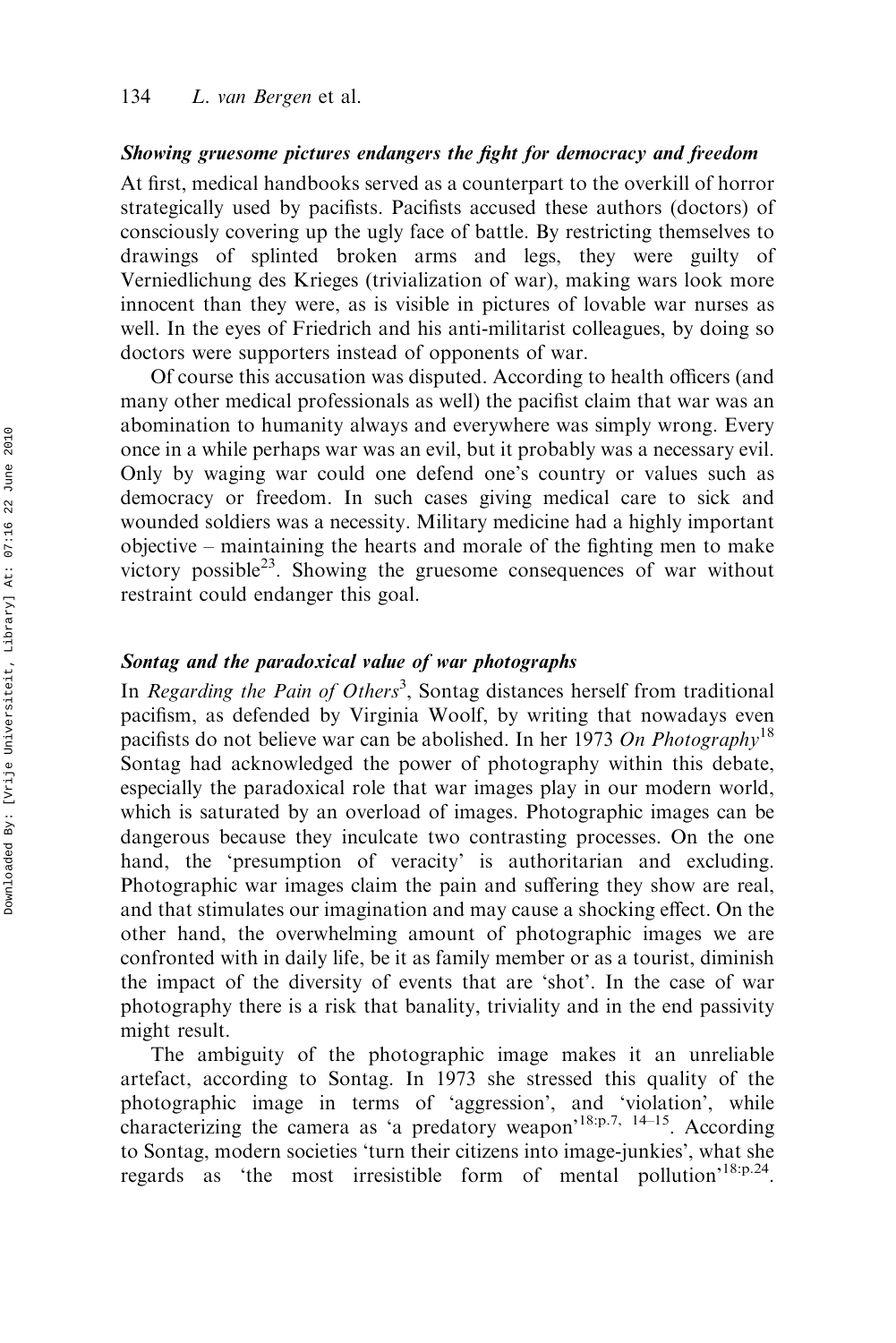Sontag concluded that photographic images endanger our ethical understanding of the world, because they are limited and invite sentiment whether they are cynical or humanist. She questioned the moral standard of modern spectatorship that proclaims the 'visual culture' as the one and only existing reality. But her sharp criticism here is directed not at the intrinsic photographic qualities, but at the loose attitude of modern people.

Citizens of modernity, consumers of violence as spectacle, adepts of proximity without risk, are schooled to be cynical about the possibility of sincerity. Some people will do anything to keep themselves from being moved. How much easier, from one's chair, far from danger, to claim the position of superiority<sup>3:p.111</sup>

This reduction of complexity (as suggested by Baudrillard and Debord, for example) is unacceptable for Sontag, as well as for Nichols. Common ground for both is their recognition of the reality of suffering and pain apart from the image world and the way it is treated<sup>2,3,21</sup>. In the words of Nichols:

Lives continue to be lost in events such as the invasion of Grenada even if such a 'war' is reported and perceived far more as a simulation of war than war itself. The reality of pain and loss that is not part of any simulation, in fact, is what makes the difference between representation and historical reality of crucial importance. It is not beyond the power of documentary to make this difference available for consideration<sup>4:p.7</sup>

Sontag agreed. In contrast to her 1973 argument, she delivered a plea to take war photography seriously in 2003. Not because war photographs are part of our 'collective memory' (according to her a misconception, because most people in Western countries have never had any experience with war, except through photographic images)<sup>3:p.85–86</sup>, but because wars without images bother us less. For Sontag, war photography challenges us to articulate and reflect on our ethical position in this globalized world and therefore distances us from a naïve and conceited point of view by forcing us to consider what is unthinkable in our daily lives.

Let the atrocious images haunt us. Even if they are only tokens, and cannot possibly encompass most of the reality to which they refer, they still perform a vital function. The images say: 'This is what human beings are capable of doing – may volunteer to do, enthusiastically, self-righteously'. Don't forget<sup>3:p.115</sup>.

#### Classification of formal differences among (historical) medical images

Given our reasoning so far, it is useful to look at the images that are collected in War Surgery in more detail and to compare them to various historical medical handbooks.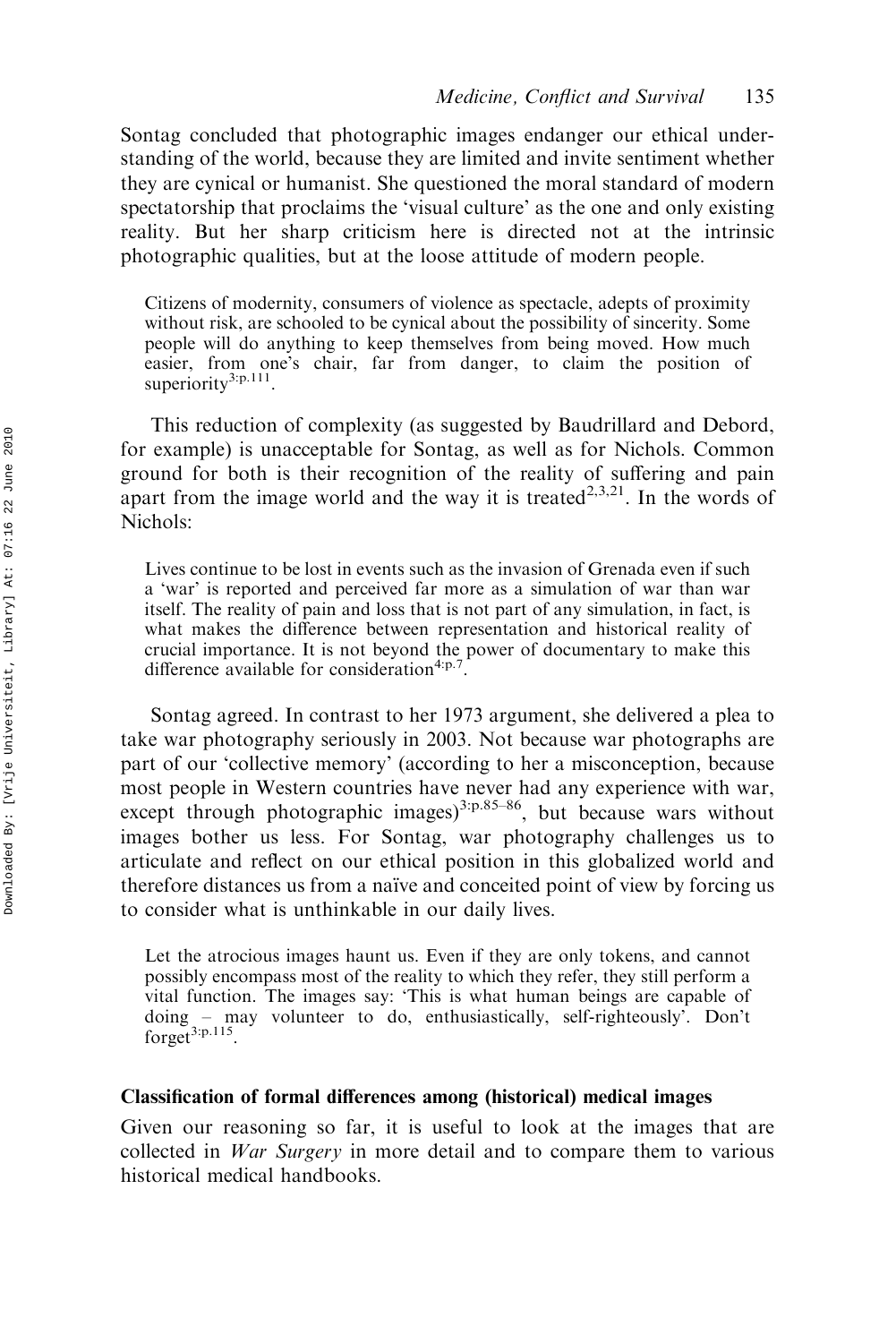#### Henry Tonks and Harold Gillies: painting for the medics

During the First World War, harsh and detailed drawings of casualties were made with no other purpose than medical instruction. The British painter and physician Henry Tonks assisted plastic surgeon Harold Gillies in his Sidcup hospital by painting the mutilated faces of Gillies' patients as naturally as possible. For Gillies believed this would make him perform better, showing that the concept behind *War Surgery* was not entirely new. The colourful images created by Tonks show some resemblance to the full colour photographs taken by the military surgeons and presented in War Surgery. In both books there is a clear relationship between the wound, the consequential mutilation, and the impact this has, often on the face<sup>24</sup>.

#### Military medical instruction in the 1930s: harmless drawings

In contrast to the practice of realistic representation of the effects of war on soldiers' bodies, during the years between the World Wars physicians chose to describe the wounds of soldiers in words instead of pictures. The images they did use were black and white pencil drawings showing only the wound – and not the man – that required repair. The purpose was to show the injury without colour, without the suggestion of actual flesh and blood. As the drawings focused only on the wound, leaving aside irrelevant parts of the body, the wound usurped the importance of the soldier<sup>25</sup>. Even if a gruesome wound was shown, it was included amidst pages and pages of clinical medical explanations. This context made it extremely unlikely that anyone outside the small surgical professional circle would ever set eyes on the illustrations, or have the opportunity to 'see' how horrifying the outcome of the war had been for so many soldiers<sup>26</sup>.

Strictly speaking, the decision to keep the devastating consequences of war far from the public view is based on the same reasoning that the gruesome effects of traffic accidents are not presented on the television news or in newspapers: the priority of medical care. In both cases medical professionals are expected to do their job. They are not to blame for what caused the injuries; rather their task is to use their knowledge, skills and training to manage these devastating injuries in a professional and unemotional way. War Surgery is dedicated to this perspective and the book endorses as its primary focus 'immediate trauma care' (cover). War Surgery presents more than 50 black and white drawings, computed tomography (CT) and magnetic resonance imaging (MRI) scans, and more than 80 illustrations in the tradition of providing images for immediate trauma care. All the images 'illustrate' a certain level of knowledge of the injury and each image is accompanied by its own complementary information. In fact, many of the 250 full-colour photographic images of a trauma could be argued to belong to this informative, clinical category.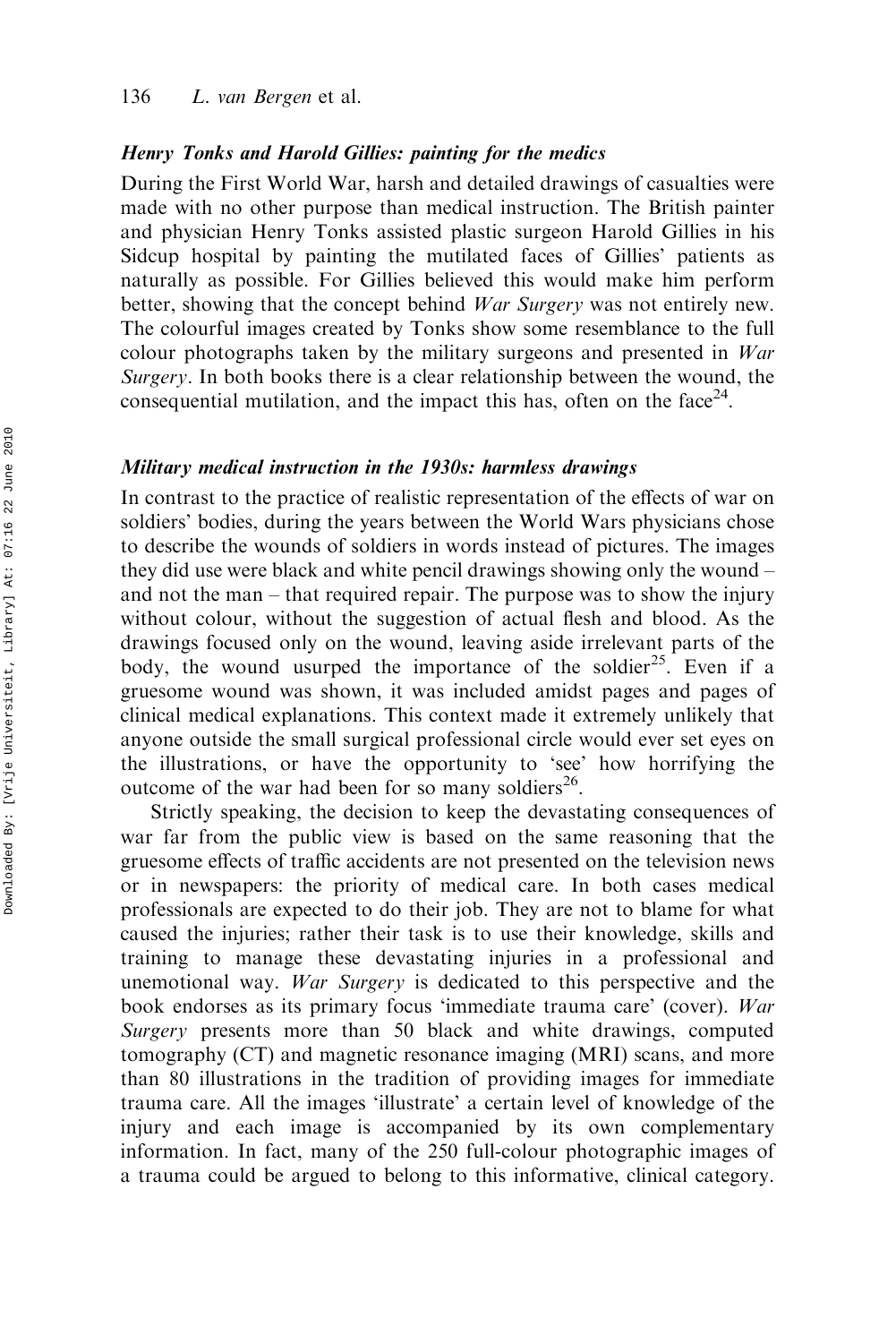They add information that is not available in the drawings or in the CT or MRI scans. So medical knowledge about an injury is multi-layered and the realities of a wound are represented by various visual codes and conventions.

Concentrating on this last point, occasionally a medical photograph or drawing of an entire body can make the wound and its details appear more or less gruesome. A detail of a specific wound can be almost too horrible to look at, but this detail can also take away the horror if it has pushed the human context out of the frame. In other words, dependent on the external context, the viewer's focus will be on detail or on the whole. Historically, when only medical instruction is intended, then horror has been removed as much as possible. If abhorrence of war is intended, then probably the picture that is considered the most gruesome will be chosen. Apart from that, for public viewing, publishers have traditionally shown restraint when showing the dead whether they are in body bags or not. But there is no hesitation in showing the burial of dead soldiers, flags on top of coffins or honorary salutes by other soldiers. In other words it is not acceptable to show the bare bodies, but permissible to show dead bodies wrapped in ritual.

#### A discerning eye

Strictly speaking and without nuance the medically-focused attitude of military medical professionals continued after the Second World War and even the Cold War. However, events such as the fall of the Iron Curtain, the war in former Yugoslavia, the incidents at Abu Ghraib, the increase in United Nations humanitarian and peace missions, and the seldom-seen misery of refugee camps and genocide in Africa, caused the military doctors to change their view on war and this occurred in parallel to how the pictures of war, including medical pictures, were seen and valued, and subsequently how the pictures were used. Using this perspective, the publication of War Surgery certainly is more than just a matter of 'getting around the nitwits'.

So, although the purpose of a book such as *War Surgery* is still in line with those of the old surgical textbooks, to medically prepare future colleagues, there have been significant changes. Since there is no indication of anti-war intention or conviction in War Surgery, in which the photographs and illustrations have solely medical captions and context, an interpretation of the book as demonstrating the horrors of war (as was the intention of *War against War!*) would be narrow and naive. So we opt for another, more disciplined view, with a discerning and trained eye that is capable of shifting perspectives. The various images in War Surgery themselves invite us to do so and require the spectator to show mental courage, which is only possible if we understand what images can accomplish, given their puissance.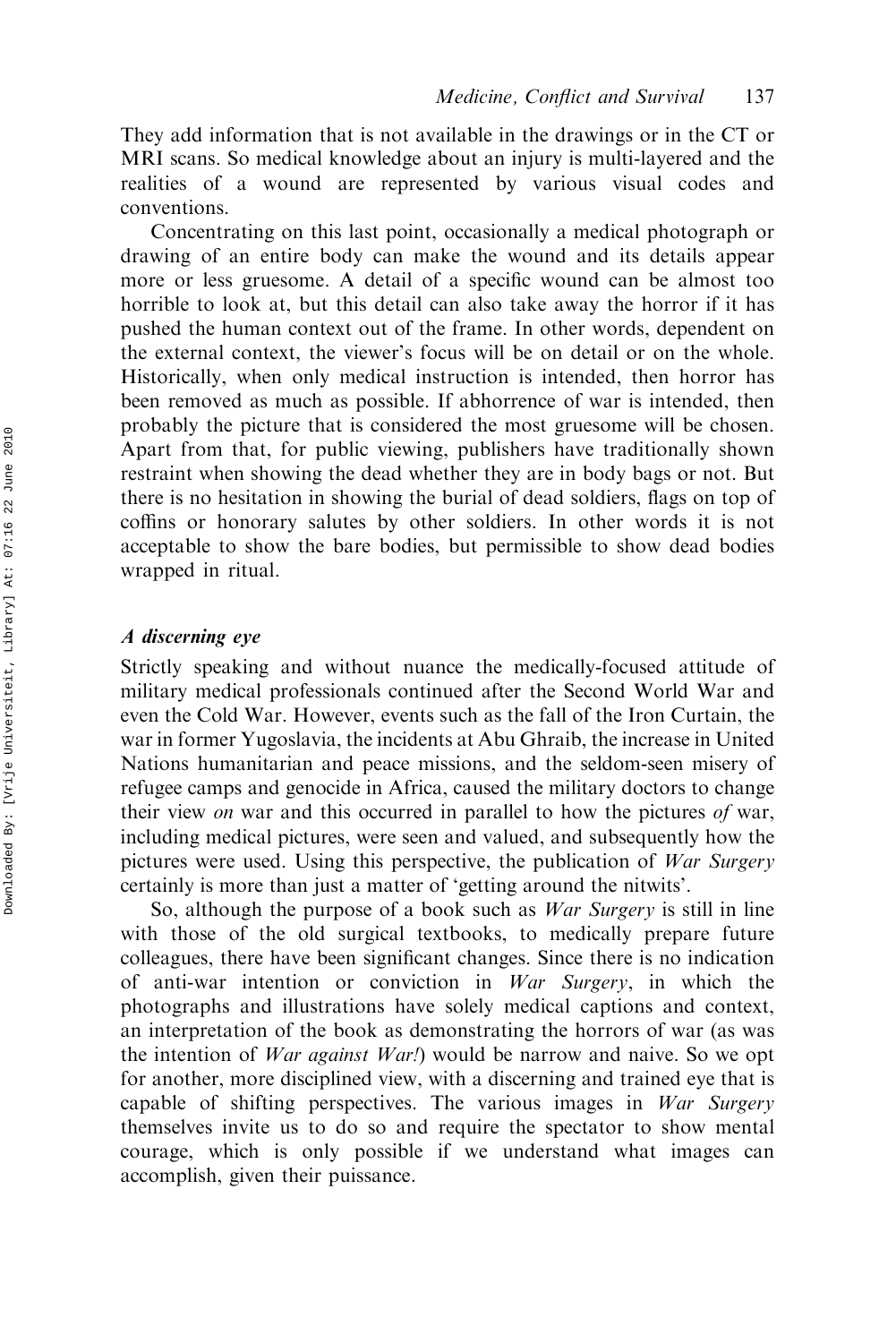#### The range of images and the public imagination

We believe that *War Surgery* is a major step in a historic process that has continued for a century. It is significant that the collection of images in this book is not strictly medical. It is a mix of images that includes not only the aforementioned full-colour photographs, black and white drawings and the CT and MRI scans of injuries but also administrative forms and statistical diagrams, some patients who have been cured or stitched, or smiling patients (a dozen), medical instruments (15) and war material and weapons (5). Background scenes show the photographic settings in a general way (almost 40), during action, outside in the field (bringing in injured soldiers, some 25 small-scale pictures), as well as inside medical facilities (about 25 images of surgeons operating including full page illustrations).

In addition the book includes eight sober, black and white, non-clinical photographs in a military environment far away from war sites that were taken by David Leeson of The Dallas Morning News<sup>1:p.xiii</sup>. These sometimes poetic, large photographs register the pain, sorrow and grief associated with war but without showing irreversibly mutilated, devastated or lost lives. The images are located at the beginning of the central chapters, although they are separated in a sensitive way from the harsh reality of the combat theatre that follows. Leeson's photographs of the suffering, emotions and the tears that accompany war circulated among soldiers for a long time – and in this medical context they poetically present compassion in regard to the fate of many soldiers who gave their lives, one way or another.

#### Closing remarks

As with every picture, and every pictorial book, War Surgery will now begin its own history. Time will tell if this history will correspond with the one the medical editors, the photographers, authors and publisher intended. But given our analysis, we think it may be useful to make a distinction in the way the public will appreciate this publication.

On the one hand, this book can be understood as an attempt by *military* medical professionals to reflect on the wars and casualties of Iraq and Afghanistan. Not in a philosophical way, but starting with human beings who are most vulnerable and experience a violation of the integrity of their human body. The purpose of the editors was to prepare surgeons on their way to the battlefield – and that is not a neutral, but a professional aim. But the book turned out to be much more than an instruction manual for future war surgeons. Strictly speaking, it is not a pure medical instruction manual; it is a statement about the reality of modern war. It is a book to honour the people who gave their lives, and to the ones who try to save them. It tells something about the power of medical professionals to focus on the horrifying job that has to be done, as well as their mental power to change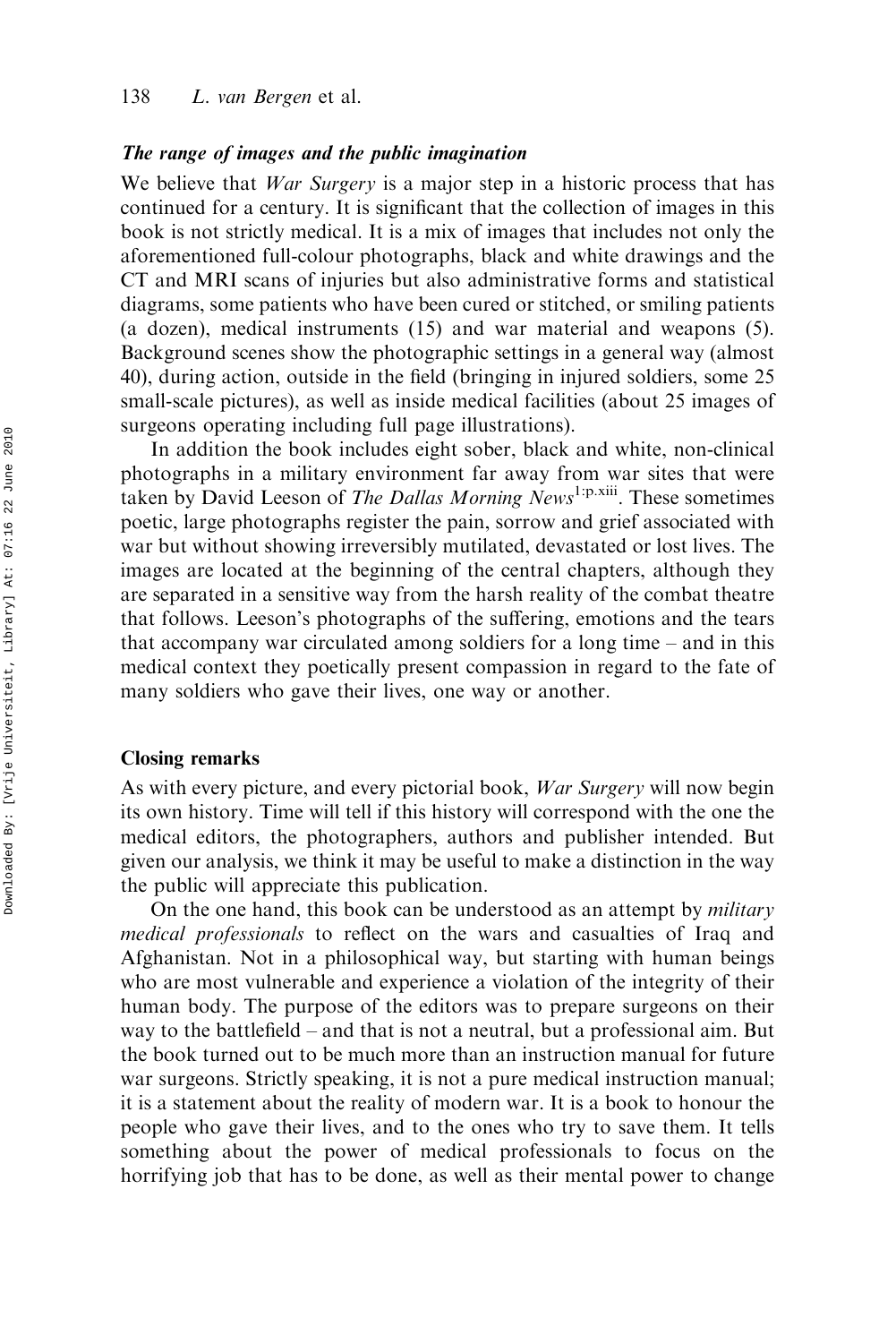the perspective and look at the human beings who suffer. In this sense, it is also a book in honour of life. This is even evident in the sequence of the chapters – starting with acute and life-threatening trauma of the head and the eye, followed by spine, thorax, abdomen, lower limbs, and vascular trauma inside the body. The book ends with images of military medical professionals saving babies of local pregnant women who were injured by war actions. In that sense, the extreme flexibility of the medical view in this book is generated within a specific medical scene that can be understood as a high-pressure laboratory. In the normal civic medical settings such a differentiated view is much more difficult to accomplish and implementing this change takes much more time.

On the other hand, the invitation this book offers the public in general – as a heavy coffee table book, it is not a convenient or practical format for preparation during a war  $-$  is rather unrealistic, to say the least. To fully understand what the images imply, is beyond the imagination for spectators who judge these images from a distance. They, like us, will be horrified by the extremes they are confronted with, given the rhythm of the book. So perhaps the military medical personnel were naive and did not realize that the presented mixture of images is emotionally explosive if viewed with no battlefield experience. Within the public imagination this collection of visual extremes is probably unbearable. In this sense, Sontag is right when commenting, in Regarding the Pain of Others, on a picture of a First World War veteran with half his face blown away, that there are limits to respect:

Perhaps the only people with the right to look at images of suffering of this extreme order are those who could do something to alleviate it – say, the surgeons at the military hospital where the photograph was taken – or those who could learn from it. The rest of us are voyeurs, whether or not we mean to  $be^{3:p.42}$ 

Because the endless images of blood, open wounds and distorted body parts are not connected to the possibility and capacity to act, the catharsis that this book may represent for military medical professionals working under hard conditions, will never be achieved by the public at home. On the contrary, it may give rise to frustration, anger, and indeed increase anti-war feelings. From this public perspective, the sensitive and poetic elements of the book may even be seen as totally out of place, not as a means to keep a balance in a war situation, but as a mockery, because poetry is a fundamental contrast to a horrifying war.

It is because a war, any war, doesn't seem as if it can be stopped that people become less responsive to the horrors. Compassion is an unstable emotion. It needs to be translated in action, or it withers. The question is what to do with the feelings that have been aroused, the knowledge that has been communicated. If one feels that there is nothing 'we' can do – but who is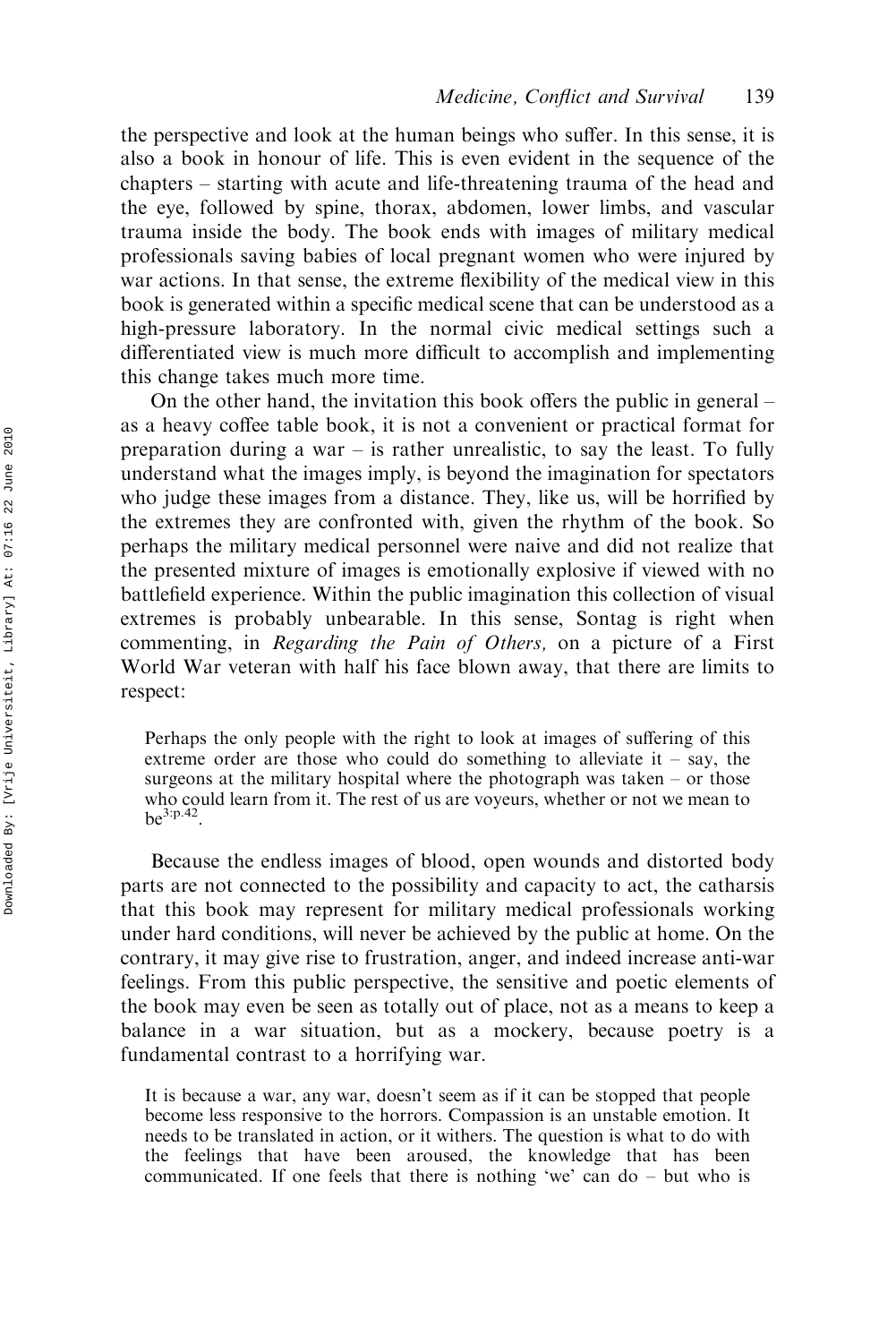#### 140 L. van Bergen et al.

that 'we'? – and nothing 'they' can do either – and who are 'they'? – then one starts to get bored, cynical, apathetic<sup>3:p.101</sup>

#### Visually uneducated as a danger to democracy

All this illustrates how very uneducated the public in general is when it comes to understanding the impact of a variety of images that give rise to the public imagination. This implies that democracy is also in danger when the public is not taught to distinguish between images in the same way that grammar and counting are learned at school. The overload of images, with various perspectives and realities, makes education about images an urgent matter. We have to take into account the vast and rich archive of images as well as the body of visual knowledge that has accumulated in Western cultures. It is our intellectual obligation to care for this heritage, because it gives us the tools to think about war photography and act ethically in the world we inhabit and share.

#### Noblesse oblige

As a consequence in a world saturated with images of violence and suffering, we must break with the politically-engaged ideas that have dominated the humanities in Western cultures for some time in the US and Europe alike. In Barthes' terms<sup>6:p.15–16</sup>, many academics have entrenched themselves in what he indicated as one of the *sociological* domains involved in understanding images: the image reception. Propagating a sociological approach, as representatives of cultural studies and cultural analysis have been doing for the last decades, proved to be convenient for both parties involved. On the one hand, accepting every personal idea as worthwhile and liberating, gives these academics credit within a variety of emancipating groups. On the other hand, these academics are comfortable because such a 'critical' sociological interpretation of the communicated message is sufficient in lieu of a more comprehensive analysis of an image that is in fact seen as superfluous, and therefore unnecessary. The result of this bond nowadays is an endless range of differing opinions and individual meanings, circulating in the public sphere as well as in the academic humanities.

Although understanding these perceptions is important, it is of secondary importance to understanding the photographic message itself. To understand the signifying process as a whole, we have to start at the beginning, with the analysis of the photographic image as an artefact with conventions of its own, and thus rejecting the common sense conviction that the photographic image is just a truth-telling device. This more nuanced approach is the primary task of (medical) humanities. Only through an understanding of the immanent and multi-layered structure of the photographic image does questioning the individual reaction become a useful intervention.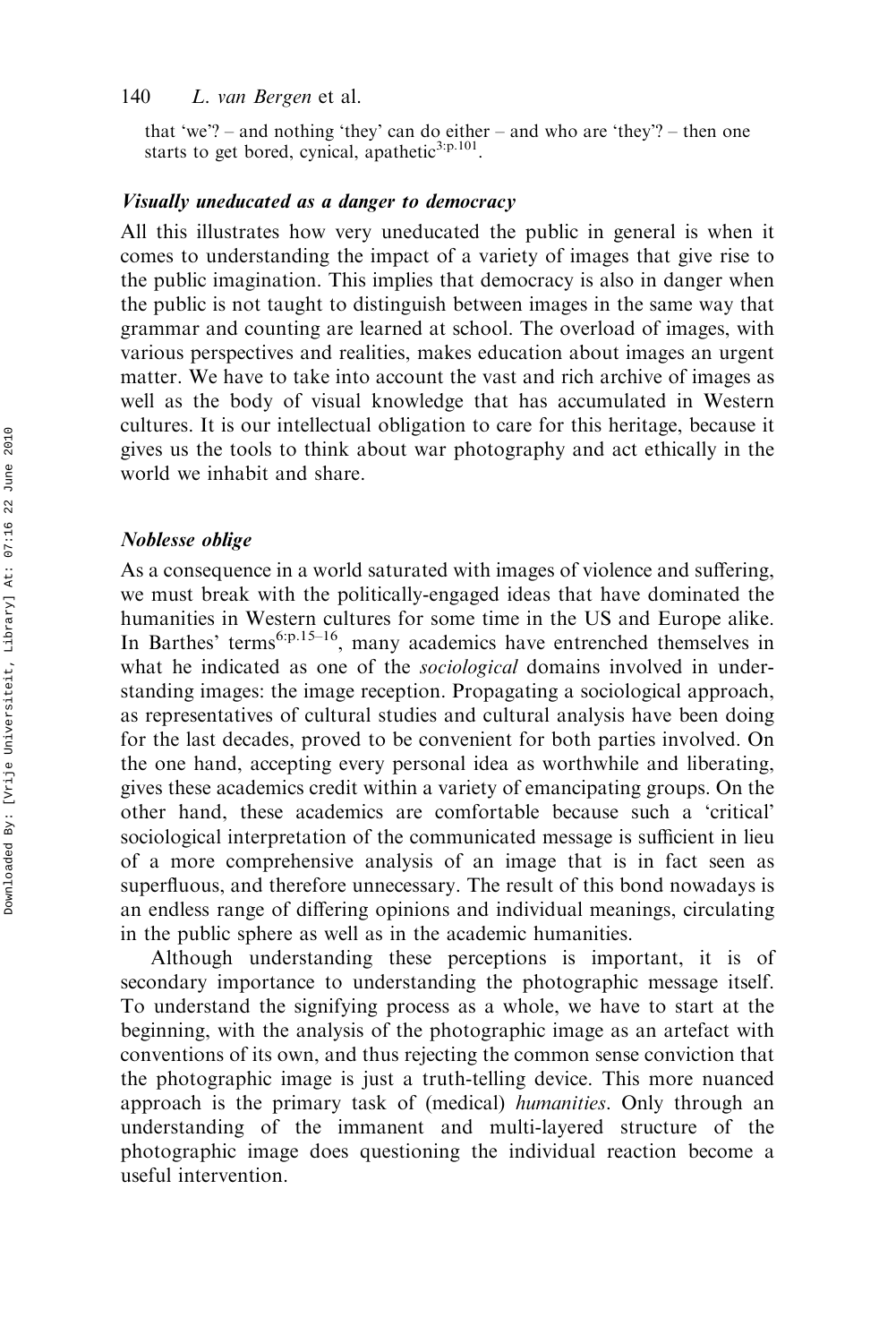According to Walter Benjamin such a populist bond, in this case between engaged cultural analysts and public groups, is also a serious threat to democratic society<sup>27.p.1184–1185</sup>. Instead of giving people the chance to understand the globalized image world they are living in by educating them, setting high standards, and providing them with an adequate vocabulary to think meticulously about images, academics invite the public to express themselves by promising individuals an identity of their own instead of reflecting on it. These academics renounce their task as intellectuals because they withhold the knowledge necessary for the public to think about their place in the world they share with others. It would be better to provide people with the conceptual tools to make them aware of the manifold perspectives for understanding images and their persuasive potencies, and the possibility of switching between views. Transmitting the visual knowledge that has accumulated in the last centuries would help to make the public less vulnerable *vis à vis* images. If the range of horrifying, painful, professional and poetic, consolatory images in *War Surgery* should teach us anything, it is that historical sense, cultural capital and a discerning eye have become basic as well as critical requirements for citizens in democratic states to determine the weight and ethical value of photographic (war) images.

#### **Conclusions**

Within the medical context, *War Surgery* can be seen as a major step forward in the development of medical war documentation and communication, by giving these a broader context and perspective. Although the majority of the knowledge presented – written or visual – is medical, the book also addresses the impact of injuries on a patient and the quality of his or her future life. Within the military context, War Surgery can be understood as an attempt to put matters right, given the enormous sacrifice some individuals and their families have suffered. As everywhere else, in the USA as well, it is difficult to acknowledge all the losses related to the wars covered in War Surgery. Quotations by statesmen such as Abraham Lincoln and John F. Kennedy (at the beginning of War Surgery) and poems by Virgil and William Wordsworth (at the end of the book) emphasize public interest and the value of the sacrifices made. Nevertheless, in regard to public interest the relationship between 'reality' and 'truth' becomes more ambiguous. If one only looks at the photographs in this book, without reading the medical context and having no knowledge of or experience with medical (war) practices, it might be impossible to fully assess, signify and acknowledge the value and relevance of a book like this. Should this be a reason for limiting circulation to medical personnel and the military? Certainly not. But we should be aware of the complex reactions and consequences of the publication of the book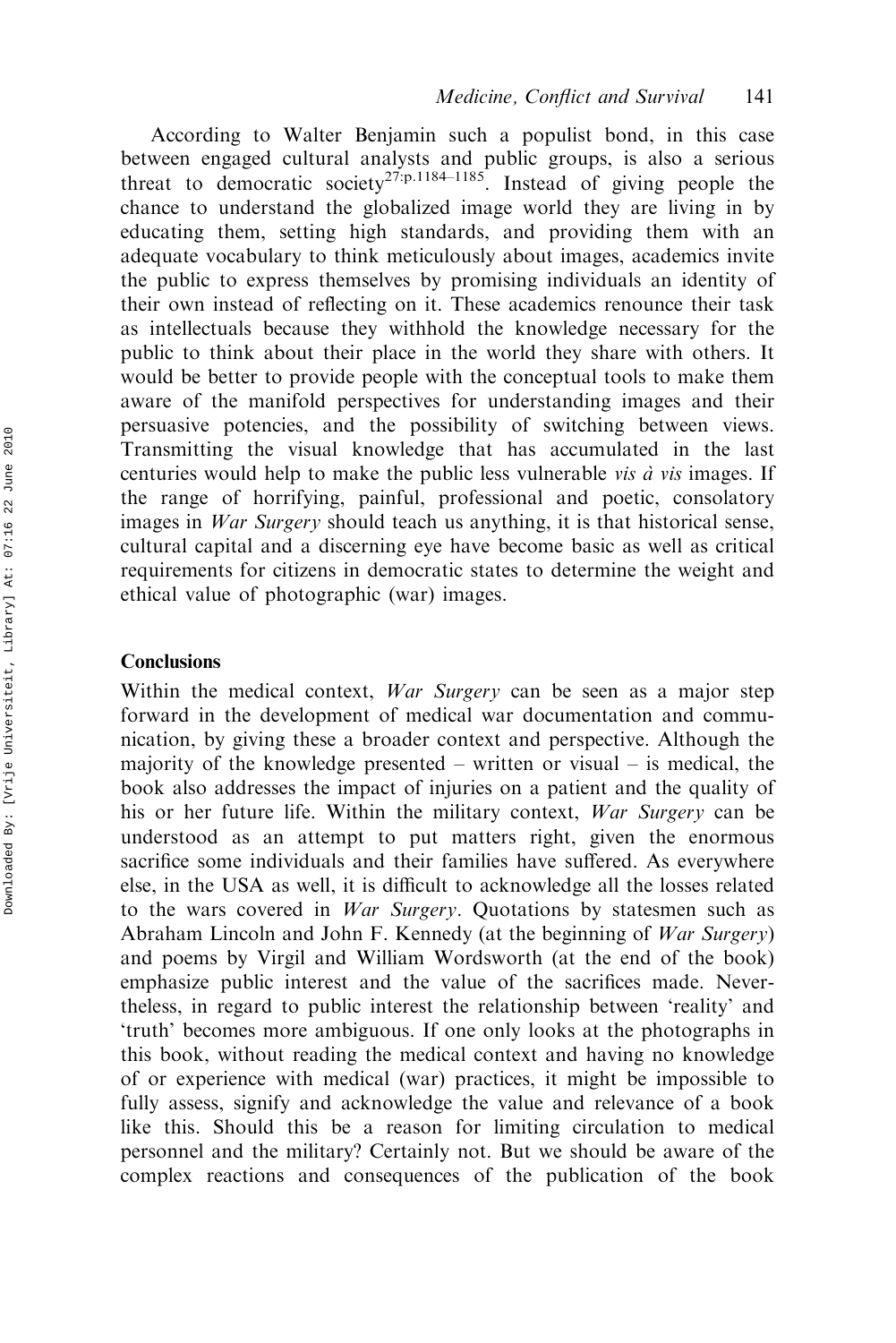amongst various segments of the public. In our view War Surgery is an urgent plea to increase our efforts and to invest in intellectual guidance, in particular of the humanities, and initiate public debate about the nature of the image world $^{28}$ .

#### Notes on contributors

Leo van Bergen is a medical historian working at the VU University Medical Center, Department of Metamedica (Medical Humanities) (Amsterdam). His main research subject is the relationship between war and medicine. Amongst other works on this subject he is author of Before my Helpless Sight. Suffering, Dying and Military Medicine on the Western Front (Ashgate Publishing 2009).

Heidi de Mare is an image scientist, educated in art history and film studies and attached to the Faculty of Arts, VU University (Amsterdam). In 2003 she finished her PhD (cum laude), a comparative study of seventeenth-century Dutch painting, architecture and literature. She was a successful co-applicant for the Dutch Scientific Research NWO-programme Urban Nebula ([www.urbannebula.nl\)](http://www.urbannebula.nl). Since 2007 she has been developing a 'Trained Eye' programme for public sectors in which existential matters are of critical importance (Medical Humanities VU Medical Centre, the Amsterdam-Amstelland Police Academy). Since 2009 she has been director of the IVMV-Foundation, a Dutch Institute on Public Imagination ([www.publicimagination.eu](http://www.publicimagination.eu)).

Frans J. Meijman holds a chair in medical science communication, journalism and its history at the VU University Medical Center, department of Metamedica (Medical Humanities) (Amsterdam) since 1999. He worked as a general practitioner/family physician in Amsterdam for 27 years and as the editor of the Dutch scientific journal of general practice/family medicine for 15 years. His research focuses on consumer health communication in the public domain.

#### References

- 1. Shawn CN, Lounsbury DE, Hetz HP, editors. War surgery in Afghanistan and Iraq: a series of cases, 2003–2007. Washington, DC: Department of the Army; 2008.
- 2. McNeill DG. War surgery. New York: Herald Tribune; 2008.
- 3. Sontag S. Regarding the pain of others. New York: Farrar, Straus & Gorpux; 2003. p. 3.
- 4. Nichols B. Representing reality: issues and concepts in documentary. Indiana: Indiana University Press; 1991.
- 5. Heidi de Mare. Welsprekende waarschijnlijkheden. Het misplaatste moralisme in het Nederlandse documentairedebat naar aanleiding van Ford Transit, in E-view [Eloquent veracities. Unsuitable moralism in the Dutch documentary debate on Ford Transit]. 2002. p. 1–82. Available from: [http://comcom.uvt.nl/e-view/05-1/](http://comcom.uvt.nl/e-view/05-1/mare.PDF) [mare.PDF.](http://comcom.uvt.nl/e-view/05-1/mare.PDF)
- 6. Barthes R. The photographic message (1961). In: Roland B, editor. Image, music, text. essays selected and translated by Stephen Heath. Glasgow: Hill and Wang; 1979. p. 15–31.
- 7. Nichols B. Introduction to documentary. Indiana: Indiana University Press; 2001.
- 8. Conzellmann O. Der andere Dix. Stuttgart; 1983.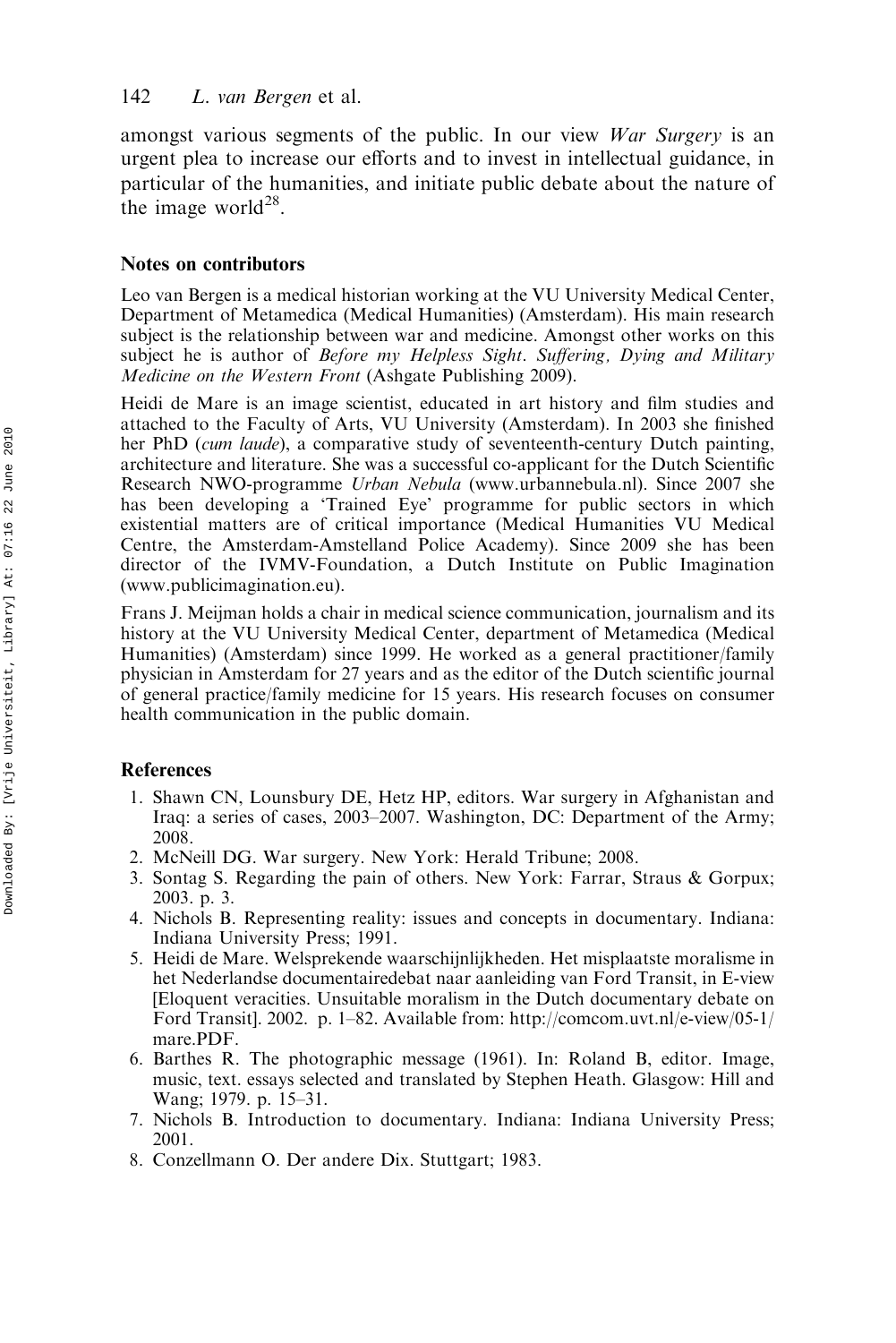- 9. Winter J. Sites of memory, sites of mourning. The Great War in European cultural history. Cambridge: Cambridge University Press; 1997. p. 159–164.
- 10. van Tienhoven A. De Gruwelen van den Oorlog in Servië. [The horrors of the Serbian war.]. Rotterdam: W.L. & J. Brusse's Uitgeversmaatschappij; 1915.
- 11. Friedrich E. Krieg dem Kriege! War against War! in: Weimarer Republik. 16th ed. Frankfurt am Main: Zweitausendeins; 1984.
- 12. Verdoorn JA. Arts en Oorlog. Medische en sociale zorg voor militaire oorlogsslachtoffers in de geschiedenis van Europa [Physician and war. Medical and social care for military war victims in the history of Europe]. 2nd ed. Rotterdam: Erasmus Publishing; 1995. p. 377.
- 13. Day LC. The collected poems of Wilfred Owen, with a memoir by Edmund Blunden. London: Chatto & Windus; 1963. p. 27.
- 14. Holmes R. Firing line. 2nd ed. London: Pimlico; 1994. p. 59.
- 15. van Bergen L. De Zwaargewonden Eerst? Het Nederlandsche Roode Kruis en het vraagstuk van oorlog en vrede. Rotterdam: Erasmus Publishing; 1994. p. 353–355.
- 16. Addison P, Calder A, editors. Time to kill: the soldier's experience of war in the west 1939–1945. London: Pimlico; 1997. p. 32.
- 17. Innes TA, Castle I. Covenants with death. London: Daily Express publication; 1934, front cover.
- 18. Sontag S. On photography. New York: New York Review of Books; 1973–1977.
- 19. Gombrich EH. The truth and the stereotype. In: Gombrich E, editor. Art and illusion: a study in the psychology of pictorial representation. Oxford: OUP; 1983. p. 55–78.
- 20. de Mare H. Het huis en de regels van het denken. Een cultuurhistorisch onderzoek naar het werk van Simon Stevin, Jacob Cats en Pieter de Hooch [The House and the Rules of Thought. A cultural-historical investigation into the work of Simon Stevin, Jacob Cats and Pieter de Hooch]. Amsterdam: Vrije Universiteit; 2003. Summary. Available from: [http://dare.ubvu.vu.nl/handle/](http://dare.ubvu.vu.nl/handle/1871/9041) [1871/9041](http://dare.ubvu.vu.nl/handle/1871/9041).
- 21. Flusser V. Towards a philosophy of photography. London: Reaction Books; 2000.
- 22. Barthes R. Rhetoric of the image. In: Roland B, editor. Image, music, text. Essays selected and translated by Stephen Heath. New York: Hill and Wang; 1977. p. 32–51.
- 23. Kiviet HMJ. De opleiding van het militair geneeskundig personeel [The education of military medical personnel]. De Militaire Spectator. 1949 Apr; p. 216–224.
- 24. van Bergen L. Niets verhullende medische oorlogsafbeeldingen in de twintigste eeuw. Een historisch essay aan de hand van een zojuist verschenen boek [Medical war pictures leaving nothing to imagination. An historical essay]. Nederlands Militair Geneeskundig Tijdschrift [NMGT]. 2009 Mar, p. 59–64, 60.
- 25. Handbuch der Arztlichen Erfahrungen im Weltkriege. Band VIII: Pathologische Anatomie [Handbook of medical experiences during the World War]. Leipzig; 1921. p. 298–299.
- 26. Manniner W, John KM, Parassin J, editors. Beiträge zur Kriegsheilkunde. Erstes Jahrbuch des Kriegsspitals der Ungarischen Geldinstitute in Budapest b1914–1916 [Contributions to war surgery. First year book of the war hospital of the Hungarian Money Institute in Budapest]. Berlin: Springer-Verlag; 1917. p. 26.
- 27. Benjamin W. The work of art in the age of mechanical reproduction. (1936). In: Leitch VB, Cain WE, Finke LA, Johnson BE, editors. The Norton anthology of theory and criticism. New York: W.W. Norton & Company; 2001. p. 1166–1186.